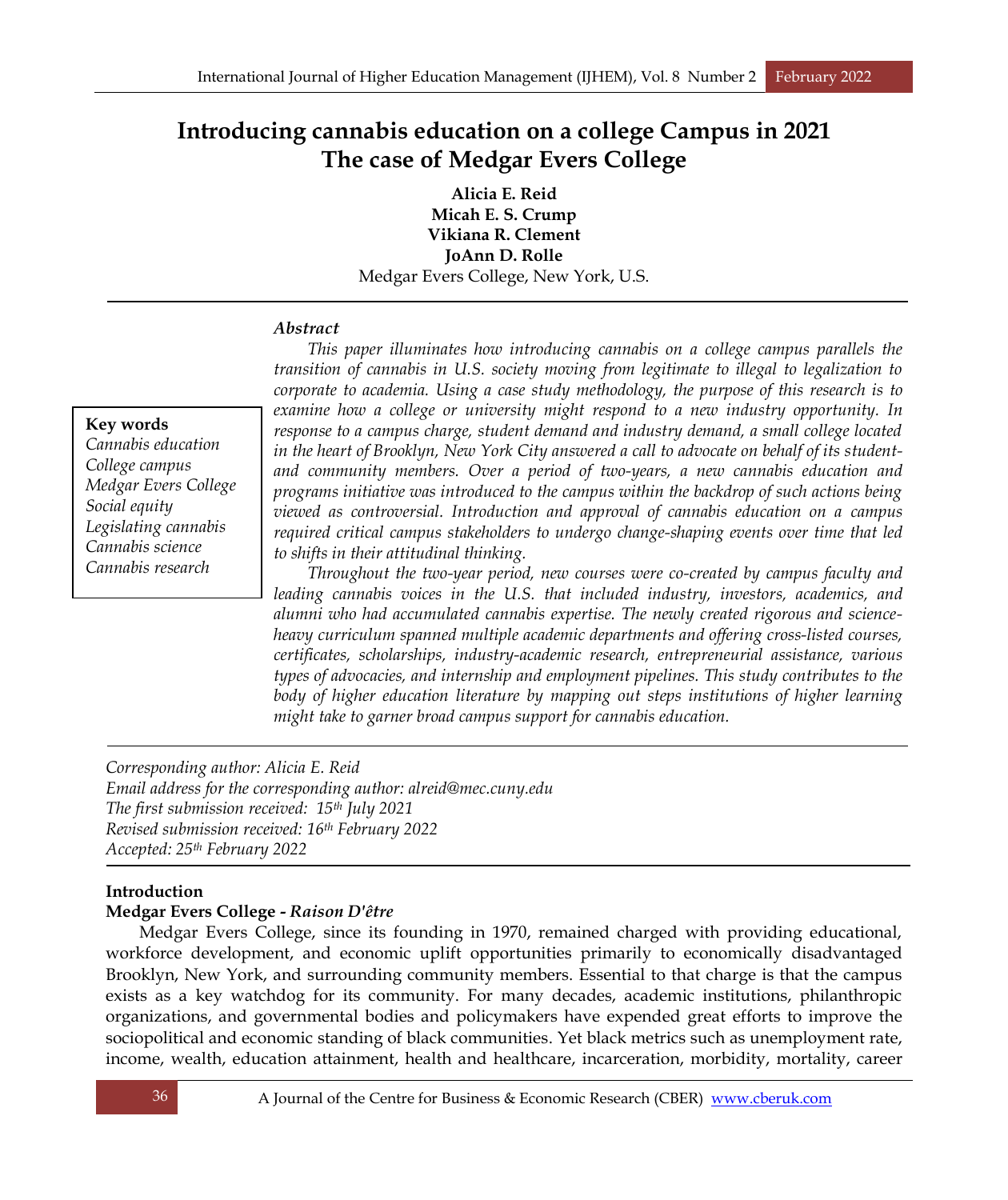advancement, business ownership, and many others remain dismal relative to all other racial and ethnic groups in the United States (Crump, Hills, & Hardin, 2018; Crump et al., 2015; Singh, Knox, & Crump, 2007; Lee et al., 2021). Black schools and colleges, municipalities, and businesses find themselves grossly under-resourced and undercapitalized and therefore most often caught up in a vicious cycle of wanting to do more, while not being able to (Kedia, Clampit, & Gaffney, 2014).

Yet, members of the U.S. black population, like other black populations worldwide, represent a hugely undervalued and untapped resource that could provide much relief to many of society's perils. Organizations that set out to serve black community advancement such as black churches, schools, recreation centers, salons, barber shops, healthcare providers, and others are extremely and intimately aware of these struggles that suppress black uplift. Medgar Evers College is among a small handful of these institutions that are trusted by the black communities they serve, and that both understand and formally educate them (Crump, Hills, & Hardin, 2018; Crump, 2013).

The historical and contemporary treatment of cannabis in US society, from producers, sellers, purchasers, and users, has created a nexus of conflict and opportunity whereby people the campus serves stand much to unfairly lose amid enormous and explosive industry growth and opportunity. Many of these members are positioned as mere sidelined participants relegated to observe others revel and blossom. The campus was therefore compelled to intervene on behalf of those it served to redirect looming trajectories.

Medgar Evers College consequently devised an innovative approach to uncover and capture the types of untapped knowledge awaiting discovery within communities of disenfranchised blacks. The approach consists of creating an innovative academic program in cannabis that promises to bring together a broad array of people and institutions to enact broad and positive change on many of the dismal social and economic justice metrics described above. The resulting benefits may be encapsulated into a model of black economic intervention and uplift, led by an academic institution, that can be disseminated among governments, academic institutions, and society to replicate in their respective environments.

#### **The Transformation of Cannabis in Society – from Good to Bad to Good**

Cannabis is known by many names including reefer, weed, marijuana, Mary Jane, ganja, grass, 420, skunk, herb, dope, and others. Prior to the 1930s, cannabis had been used favorably in society for centuries dating back to at least 4,000 BC (Lashley & Pollock, 2020). In the mid-nineteenth century, cannabis was even recommended by US Pharmacopeia to treat a series of pain-related conditions, lack of appetite and a variety of mental health conditions (Vitiello, 2019). Until 1913, cannabis usage remained legal throughout all the United States under both state and federal law. Then, in 1913, the state of California, and a year later, Utah outlawed cannabis usage (Dills et al., 2020, Terry, 1915). Over the next nearly two decades, a total of 30 states banned the plant (Dills et al., *2020*).

The growing movement to outlaw cannabis in states found an increased footing toward criminalization on the federal level by the 1930s. This movement, orchestrated through media, politicians, and policymakers was anchored in a demonization strategy in American society promulgated through racist policies and negative public sentiment in the U.S. (Vitiello, 2019). The Federal Bureau of Narcotics began pressuring states in 1930 to enforce its Uniform State Narcotic Drug Act and provided states with discretionary authority on how each effected its own cannabis policy oversight (Ferraiolo, 2007). Seven years later, the Marihuana Tax Act of 1937 created such a prohibitive taxation burden that it essentially illegalized cannabis federally (Musto, 1991).

The demonization and racists treatment of cannabis remained a mainstay of legislative and regulatory policy particularly during the Nixon presidential years when the plant became a Schedule I drug in 1970 under the Controlled Substance Act, and during the Reagan presidential years (Lashley &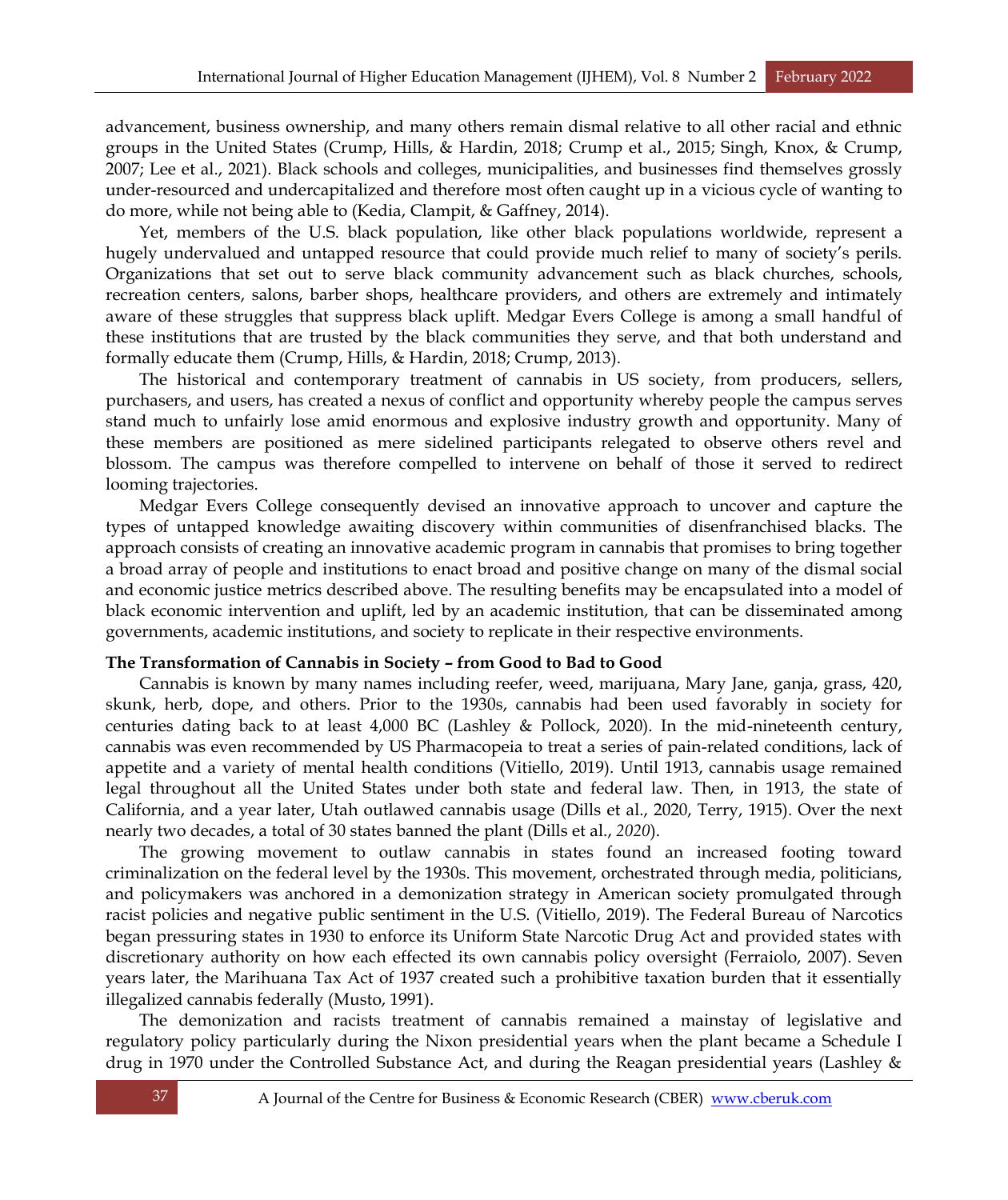Pollock, 2020; Vitiello, 2019). Not until 1991 would cannabis be approved in the United States in San Francisco, California for the medicinal treatment of AIDS patients. Usher in capitalism, enterprising individuals, and a growing body of scientific research that argues the plant's superior effectiveness in therapeutic and medicinal applications (Caligiuri, Ulrich, & Welter, 2018; DiDiodato, Hassan, & Cooley, 2021; & Vannabouathong, Zhu, Chang, & Bhandari, 2021), and now U.S. society finds itself experiencing one of the fastest growing industry explosions in modern times.

Because the plant remains federally prohibited, cannabis jobs statistics are neither tracked nor reported by the US Department of Labor. However, the cannabis industry is reported by various industry and media outlets to be the fastest-growing American industry in terms of new jobs created. Leafly's website, a news media providing cutting edge cannabis journalism, cannabis analytics, and cannabis market and job reports, claims that as of January 2021, there were 321,000 full-time equivalent (FTE) jobs supported by the legal cannabis industry in the United States. Even during the COVID19 pandemic which witnessed near universal job decline, the 321,000 cannabis jobs represented an astounding 32 percent yearover-year job growth over the previous year (Barcott, Whitnet, & Bailey, 2021). These jobs range from plant-touching jobs involving cannabis cultivation and extraction, supporting jobs in agricultural technologies and laboratory testing, and ancillary jobs in insurance, financing and pharmaceutical research and development. The current cannabis jobs in the US are projected to increase to nearly half a million by 2022 (Arcview Market Research, 2019).

### **Legislating Cannabis Social Equity**

As states increasingly legalize cannabis, the need for social equity provisions becomes increasingly warranted. As the race toward establishing strongholds in the legal cannabis industry, commonly referred to as the "green rush," leads to wealth being concentrated in the hands of a few, some research shows that less than 6 percent of legal cannabis businesses are owned by African Americans (Harris & Martin, 2021). The explosive cannabis industry is thus far dominated by wealthy white men, while black and brown communities that have been disproportionately and adversely impacted by cannabis prohibition are not benefitting substantially (Rahwanji, 2019). Nonetheless, some progress has been made in overturning some convictions relating to misdemeanors, and curtailing future cannabis-related arrests. Yet, the need to focus regulatory efforts and financial resources and analysis remains to ensure that all individuals are granted equal opportunity to experiencing the benefits of cannabis legalization (Adinoff & Reiman, 2019).

At the federal level, US congressional efforts to address growing cannabis industry social equity disparities are being implemented with the introduction of proposed legislations such as the 2020 Marijuana Freedom and Opportunity Act, the 2019 Marijuana Opportunity, and Reinvestment Expungement (MORE) Act, and the 2017 Marijuana Justice Act. Some of these proposed legislations argue to remove cannabis as a Schedule 1 narcotic, erasing prior cannabis convictions for non-violent offenders, and establishing a federal tax on cannabis products (Collins, 2020). As of mid-2021, none of these proposed legislations became law. At the state level, lawmakers are incorporating social equity initiatives into cannabis legislation and regulations in an attempt to *right the wrongs* of the US cannabis prohibition period and to ensure that disproportionately impacted communities access economic opportunities in the cannabis industry.

# **Industry and Academia Transformation**

The primary contributions universities provide to industries are knowledge transfer through basic and applied research, a stream of developed entry workers, increased innovation through entrepreneurship, and regional development and connectivity among industry firms (Fromhold-Eisebith & Werker, 2013). Yet, a recent Fulbright study revealed that while people believe universities do have an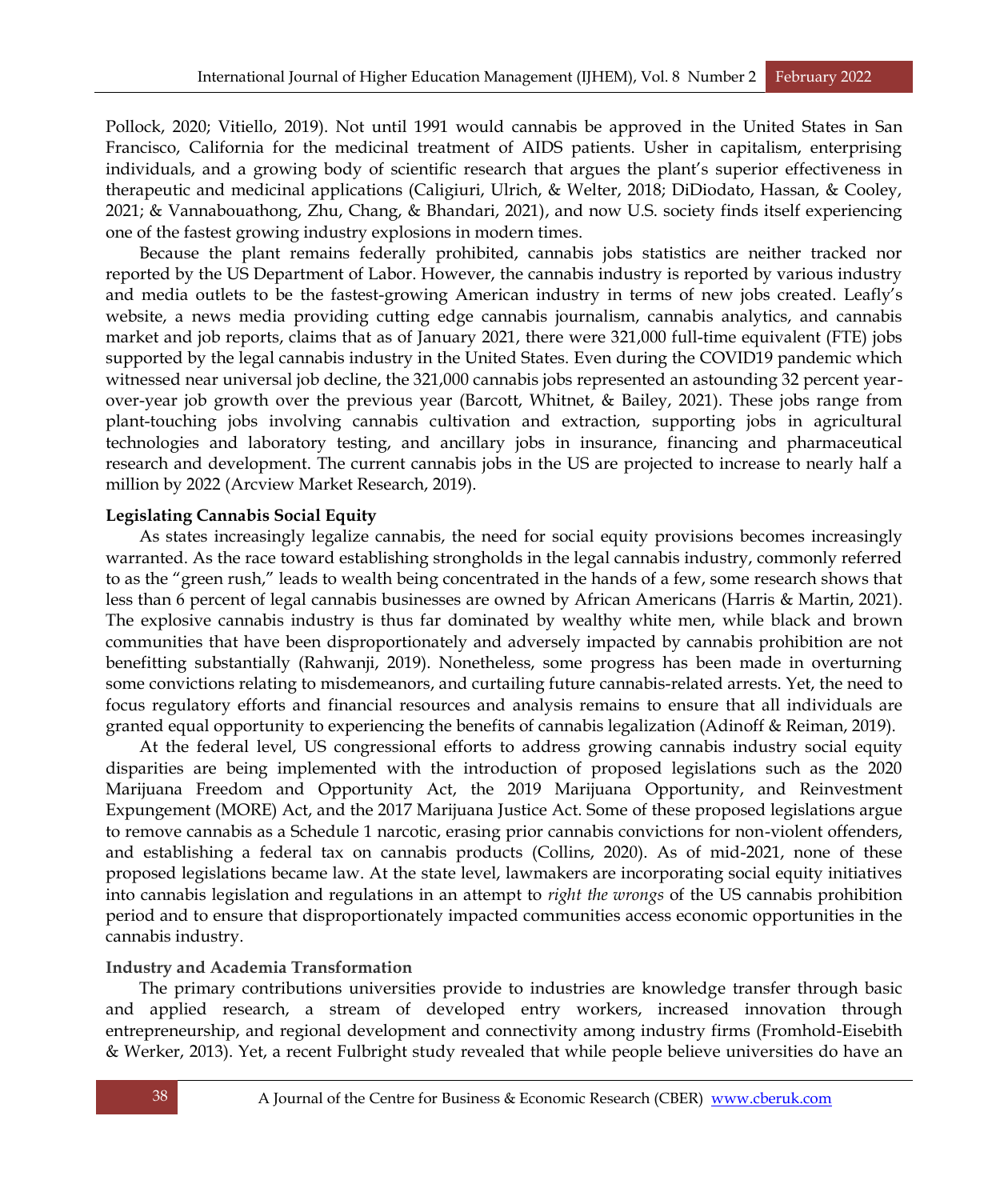important role to play in addressing key challenges the world faces, 51 percent of US respondents feel that universities do not equip graduates with the skills they need to be successful in a career and another 61 percent feel that a university degree is less valuable than it was 10 years ago (Ipsos, 2020). Higher education institutions are increasingly finding it difficult to improve the efficiency with which they produce outputs such as learning, research and engagement (OECD, 2020). They are also struggling with the choice to focus more so on maintaining the status quo or innovating and reinventing themselves. Many colleges in 2021 face existential threat owing to declining enrollment, retention, attrition, and budget shortfalls and shrinking budgets (Crump, Rolle, Reid, & Brevett, 2020).

Moreover, industry is increasingly demanding of academia job-ready graduates rather than graduates who need to be trained in-house (Parker, 2020). Students are likewise and intensely demanding that academia provide workforce development and readiness training in careers of today and tomorrow (Caligiuri, Ulrich, & Welter, 2018; Coopman & Coopman, 2020; Tholen, Relly, Warhurst, & Commander, 2016). Advancements in technology and innovation are in a rapid state of growth. As this growth occurs, industry has shifted its focus and demands for up-skilling and re-tooling of current and prospective employees. The credentialing they seek has shifted from a requirement of academic degrees to certification and other forms of credentialing, and a focus on employee performance (Schwartz, 2020; Taneja, 2018). Thus, to ensure that students are equipped for success in the workforce, institutions of higher education are being forced to adopt more entrepreneurial stances, and to build deeper ties with businesses (Corso, 2020).

Academic units stand much to gain when they collaborate with industry partners. The benefits comprise sponsorships for teaching and workforce development programs, enhanced experiential learning and social network access, problem identification and awareness, and job and career mobility for students (Prigge, 2005). Industry partners also reap benefits through such collaborations which include access to basic and applied research, brand enhancements through exposure and goodwill (Hillerbrand & Werker, 2019).

Nonetheless, the interests of academia and industry do often collide especially when industry's focus tends more toward applied research for profit generation, and academia's interests more so focus on creating and generating basic knowledge (Hillerbrand & Werker, 2019, Prigge, 2005). Among institutions where these differences vastly converge, conflict will likely ensue where academia and industry may become reluctant to engage as partners for research and curricular development collaborations (Hillerbrand & Werker, 2019).

# **Cannabis and Academia Tension**

With explosive cannabis industry opportunities drastically increasing as more and more U.S. states move toward legalizing medicinal and adult-use cannabis, the current job and career landscape is likewise experiencing turbulent change. Labor entrants who would otherwise have filled non-cannabis jobs are now filling new and attractive jobs and careers in the explosive cannabis industry space (Cheng, Mayer, & Mayer, 2018; Grey, 2016). Attractive positions are now being filled in cannabis harvesting, product testing, product formulating, budtending, dispensary operations, website managing, product design and marketing, and other cannabis sectors outlined by *Greenlight,* an online human capital management, staffing and recruitment specialist firm that concentrates on the cannabis industry.

At different institutions, the portion of faculty who may stringently adhere to continuing doing what has served them well in the past, and to holding students of today and tomorrow to the best practices committed by students in the past, will vary. In 2021, many of these professors are tenured baby boomer faculty members who remember well, watching First Lady Mrs. Nancy Reagan, the federal U.S. government, and media as far back as the 1980s expouse the perils of touching cannabis as being on par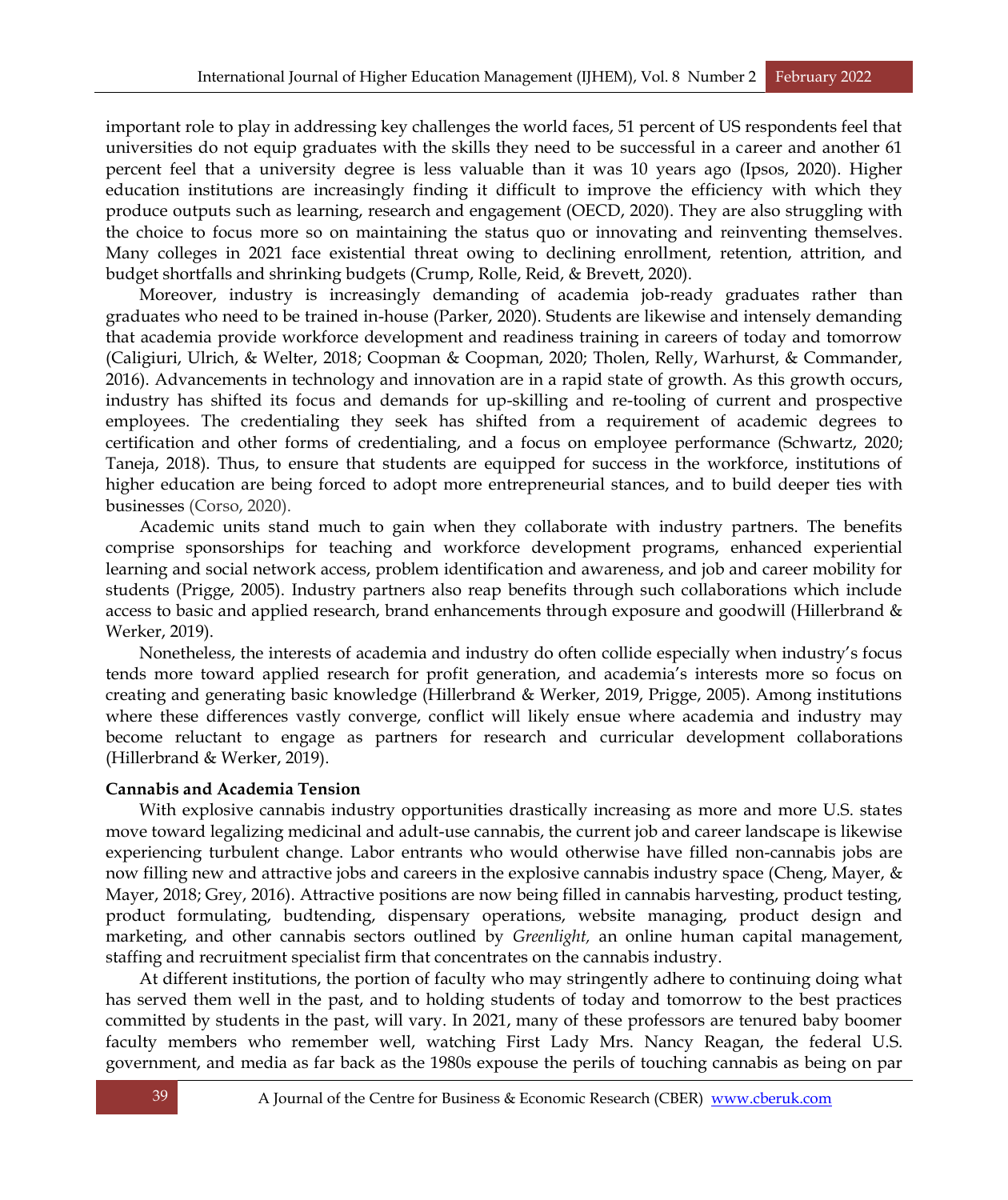with alcoholism and harmful illegal drug use and abuse. Many of these faculty are now senior (*i.e.,* versus junior) faculty members who have now risen to gatekeeper status in universities.

To put things in a temporal timeline perspective, a person who is 91 years young in 2021, was born when cannabis first became negatively stigmatized in the United States, lived through, and witnessed the US cannabis negative stigma error, and witnessed mass de-stigmatization of cannabis both culturally and legally. Similarly, people who lived through the 1960s, 1970s, 1980s, and 1990s witnessed and lived through the negative stigmatization of cannabis era. If their current views on cannabis reflect the stigmas that were societal and cultural mainstays throughout those timeframes, and if they are senior faculty gatekeepers on college campuses, with well-intentions they may often move to protect their institutions from falling victim to embracing cannabis education programs. Their thinking may well be based on a perception that cannabis education is being promoted as a lie born out of capitalism, greed, and entrepreneurism.

Other faculty and institutional gatekeepers may even perceive cannabis as an undesirable inclusion to campus offerings owing to perhaps religion, morality, and other notions. Yet many of these notions have been characterized in the literature as misguided, misinformed, and not factually grounded (Hill & Palastro, 2017; Kilmer, 2019). Some studies go on to proffer that such dogmatic whispers or claims are even harmful in that they prevent forward progress in helping college students, industry firms, individuals in society, educational institutions, healthcare patients, healthcare practitioners, and black and brown communities who have been disproportionately and adversely impacted by such utterings (Adinoff, & Reman, 2019; Ghiabi, Maarefvand, Bahari, & Alavi, 2018; Rankin, Garrett, & MacGill, 2021). Thus, academic institutions can benefit through critical dialogue and discourse where competing perspectives are collegially presented and debated. Faculty gatekeepers who resist the notion of cannabis education having no rightful place on a college campus can present a plethora of scholarly works, activists' dossiers, proposed bills, pieces of science and other evidence to help others internalize the many needed benefits of introducing cannabis on a college campus, and particularly so on historically black colleges and universities and predominantly black institutions. In the next section, this study lays out some of those benefits including workforce development, and science, medical, environmental impacts, and business research.

#### **Academia's Response to Cannabis**

#### **Workforce development opportunity for employment**

Given the cannabis industry's workforce development demands for a trained cannabis workforce with a broad range of skills, from accounting and logistics to farming and production, some US institutions of higher education are now adding cannabis educational programs to their offerings. These programs are preparing students for cannabis careers in cultivating, processing, researching, analyzing, dispensing, marketing and other ancillary cannabis positions. Oaksterdam University (OU) in 2007 led this charge to address the cannabis education vacuum and was the first institution to offer cannabis certificate courses. Soon after, other cannabis specific institutions offered practitioner-based instruction on growing and running a cannabis company (Bunting, Garcia, & Edwards, 2013). Next, in the United States, a small number of four-year colleges and universities stepped in to offer cannabis programs focused on science disciplines to support scientific research, medical practices, and in-depth analysis of cannabis and its various nuances (Crowder, 2019). See Hasse (2019) for a detailed chronology of US colleges and universities along with their respective cannabis educational courses, seminars, certifications, and degree programs. Many researchers argue that academicians must work very closely with cannabis industry employers to remain current with this rapidly changing industry, and to keep their curriculum up to date (Crump, Rolle, Reid, & Brevett, 2020).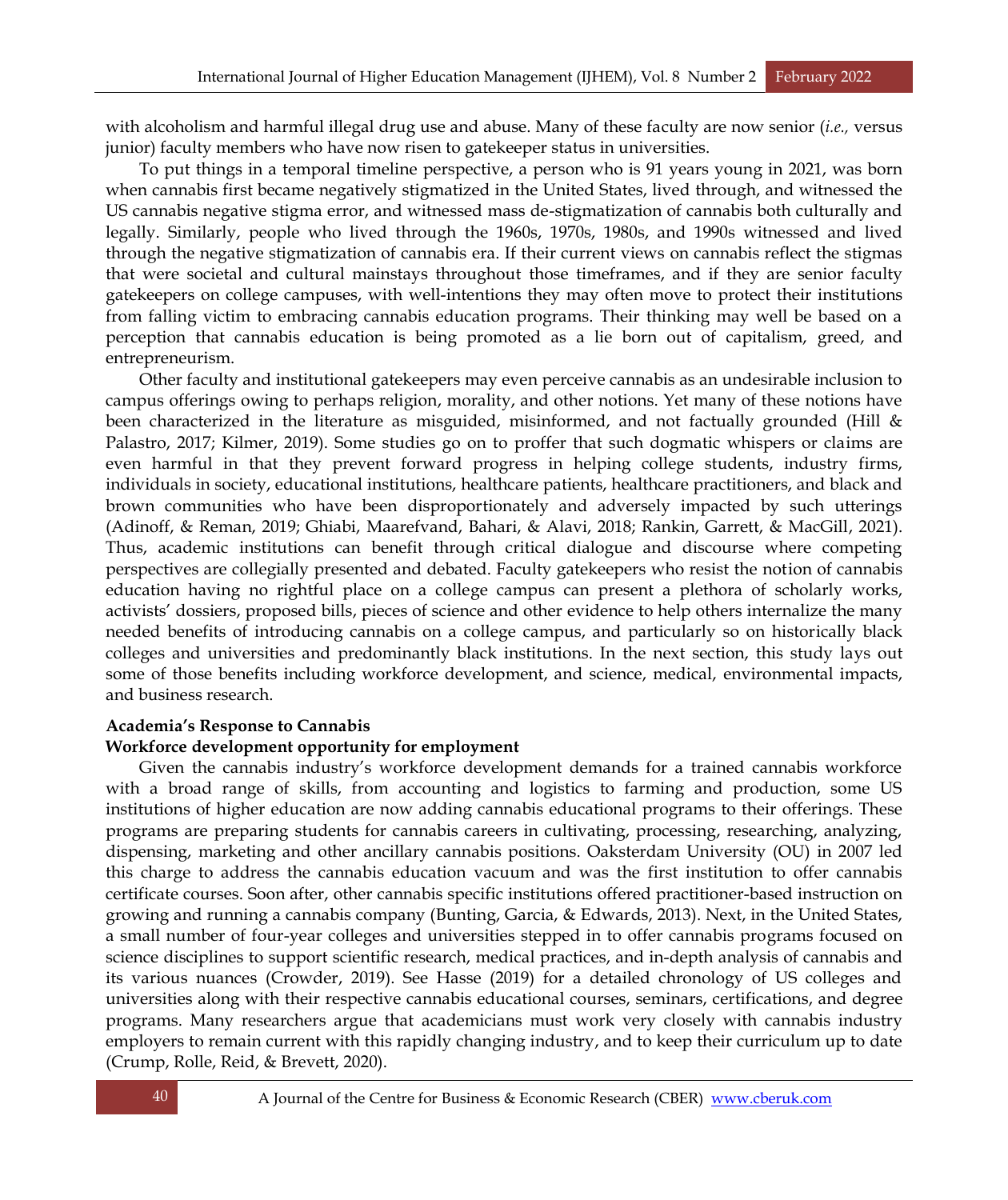### **Cannabis science and medical research**

At the time of writing this paper, cannabis had been designated as a legal medical drug in New York and 38 additional U.S. states and territories. However much of the medical knowledge disseminated to the public about medical cannabis was derived and pushed by large corporate cannabis marketing of poorly substantiated health claims. Such medical marketing techniques were not regulated federally or internationally to counter potential harmful consequences (Ayers, 2019; Grech, 2019). A growing number of colleges and universities have therefore begun addressing cannabis research deficits. Two notable examples are UCLA's Cannabis Research Initiative which is dedicated to the study of cannabis and has studies underway ranging from medical treatments to economic impacts; and Rowan University's Cannabis Institute in New Jersey which conducts research to help fully understand the impact of New Jersey's cannabis laws as well as the potential medicinal uses of pharmacologically active components of cannabis.

Cannabis as a therapeutic is gaining traction among scientific studies for its promising efficacy among many medical conditions that are challenging to treat (Hill & Palastro, 2017). In response, the number of medical doctors and healthcare practitioners prescribing and administering cannabis is also drastically increasing (Hill & Palastro, 2017; Kilmer, 2019). This is prompting many researchers and practitioners to argue that medical and allied health students stand much to gain if they are trained in the application of medical cannabis to clinical care (Zolotova, 2021). Some pharmacy organizations have even begun advocating for pharmacists' education on therapeutic and legal issues related to medical cannabis, as more patients are prescribed cannabis as a therapeutic (Kruger et al., 2021).

Hence research scientists are producing a broad body of literature supporting the medicinal benefits of cannabis. A quick search of Pubmed.gov reveals nearly thirty-thousand scholarly medical research articles, while a search of Clinicaltrials.gov reveals more than 500 clinical studies involving cannabis. Many of these studies emphasize a need to close knowledge gaps in balancing potential health risks and therapeutic benefits associated with medicinal cannabis use. Consequently, embedded within the scientific literature is the portrayal of an urgent need for additional research examination in this area. This need is exacerbated by the reality that roughly only 10 percent of the chemical components of the plant are identified. Therefore, the scientific community posits that chemical identification of remaining compounds as well as investigation of the science underlying their bioactivity is critically needed.

A major barrier to answering this research call is that researchers and academicians face numerous obstacles to studying cannabis particularly given its federal status (Erickson, 2020). The obstacles include limited access to the entire plant for research; researchers being restricted to use only cannabis grown by the University of Mississippi under contract with the National Institute on Drug Abuse (NIDA); accessibility constraints leading researchers to rely on synthetic formulations of specific cannabis cannabinoids to study the therapeutic effects of cannabis; cannabis researchers needing to get approval from three federal agencies; and limited funding (Erickson, 2020).

#### **Cannabis and Environmental Impacts Research**

In addition to chemical, pharmacological and medical research opportunities there remains a growing concern to scientifically address a tremendous environmental burden imposed by the carbon footprint of the growing cannabis industry. Numerous opportunities await whereby science can inform cannabis touch practitioners and regulators on how to move the industry towards minimizing environmental harms (Watenberg, 2021). Such contributions informed by research may include how to minimize the number of plastics used for packaging, the quantities of electricity used for indoor cultivating, and strain on resources for cultivation waste management. Some University of California campuses have established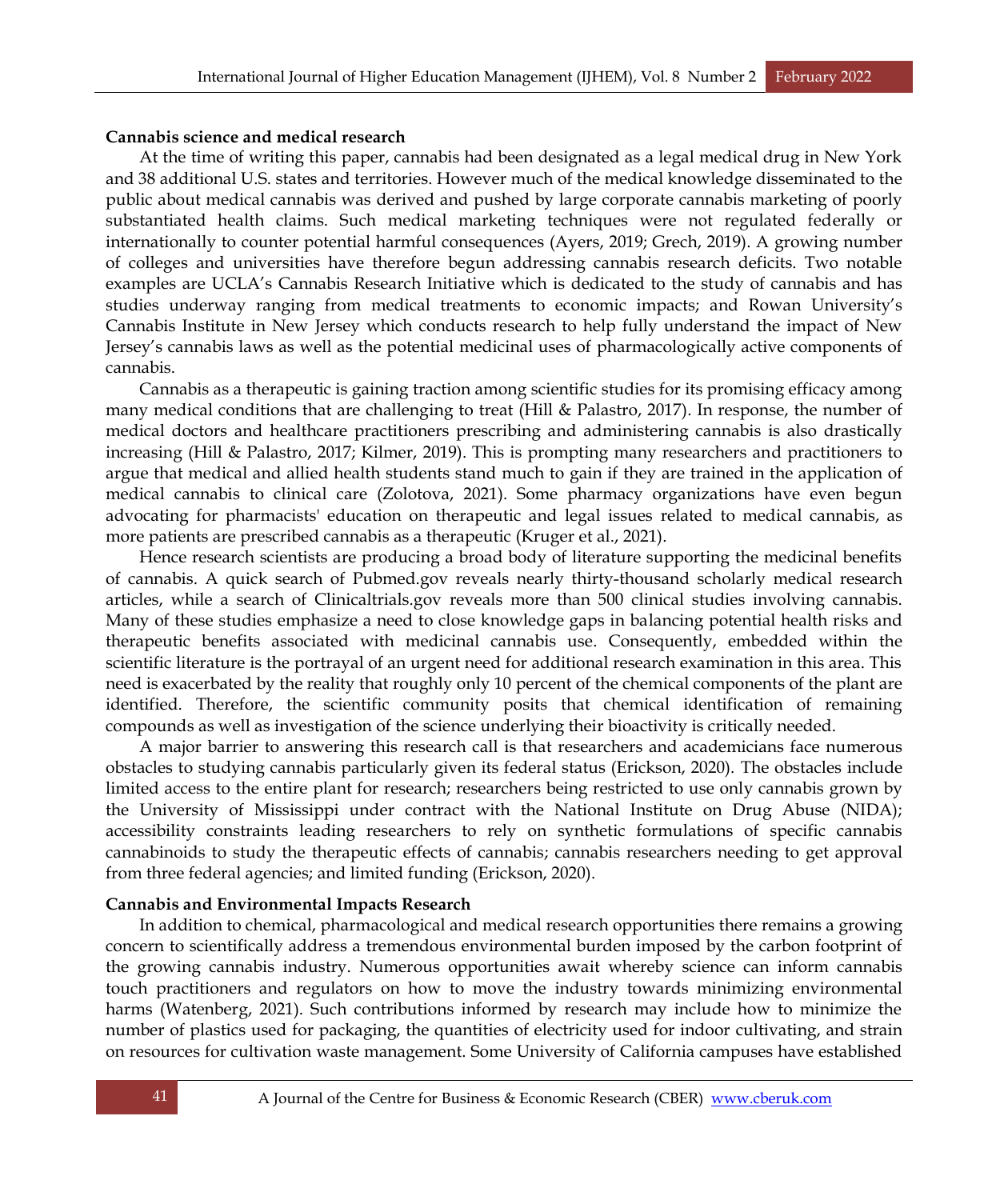centers investigating environmental impacts and regulatory dimensions of cannabis cultivation (Crowder, 2019)

### **Cannabis and Business Research**

An expansive body of scholarly research publication of business case studies specifically written on cannabis firms has been building since the 1990s. These and other publications find themselves in top tier business journals such as the *Harvard Business Review*, *Journal of Small Business and Entrepreneurship* and the *Journal of Supply Chain Management.* Business departments depend on establishing strategic partnerships with industry to spur more academic research that informs industry and to strategically benefit. Such partnerships in the fast-growing cannabis industry provide promise in yielding more peer reviewed publications in business journals, more industry sponsored research, and therefore added impact and relevance from the industry sponsored research.

### **HBCUs, PBIs and Cannabis Education**

Historically black colleges and universities (HBCUs) and predominantly black institutions (PBIs) aim to improve higher education access for the primarily black, and to a lesser extent, brown, populations they serve. Nonetheless, much work remains in closing the widely established inequality gaps in higher education completion rates between them and other racial and ethnic groups. One research supported strategy to improve academic success metrics among black and brown college students is to intentionally and strategically restructure their social networks in such a way that contributes to their career attainment and elevation *(*Mishra, 2020*)*. One such way includes adding industry network ties and nodes, as well as increasing the intensity and frequency of interactions among black and brown college students and industry practitioners.

Also, given HBCU's and PBI's disproportionate number of learners and community members who, relative to those at other campuses, have endured the brunt of the burden of cannabis legislation and regulation, with black individuals being 3.73 times more likely to be arrested for cannabis possession (Bunting, Garcia, & Edwards, 2013), the need for cannabis education at HBCUs and PBIs seems greatly warranted. Yet the cannabis education needed to assist black and brown individuals to proportionately access the booming cannabis industry, however, is generally dispersed throughout non-HBCUs and non-PBIs. Establishing innovative and promising new programs such as cannabis education at HBCUs and PBIs would be instrumental in providing the type of highly sought education that advocates, activists, educators and top state government officials and legislators seek (Crump, Rolle, Reid, & Brevett, 2020); the types of education that promises more social equity gains among participants in the cannabis industry.

# **Cannabis - from Stigmatization to Legitimacy**

Lashley and Pollock (2020) explain that stigmatized industries such as the cannabis industry must overcome stigmatization to achieve growth, sustainability, and success. Their investigation enumerates the critical steps that cannabis activists took beginning in the early 1970s and continuing now to reduce the stigma of cannabis in U.S. society. The first step, *initiating a Moral Agenda* consists of activists psychologically reframing the perception of "marijuana" to be instead perceived as "medicinal marijuana." This repositioning led to the passage of Proposition P law in San Francisco in 1991, and later in the entire state of California in 1996. This repositioning strategy changed the psychological identity and stigma of the plant (and who smokes it) from being a Schedule 1 drug used and illegally traded by addicts and criminals to instead being a miracle medicine.

The second step, *Moral Prototyping* (of an industry), includes transforming the industry that produced and supplied the plant to be identified with healing, and being disidentified with recreational use and the black market. The third step, *Side-stage Negotiations*, includes coalition and consensus building among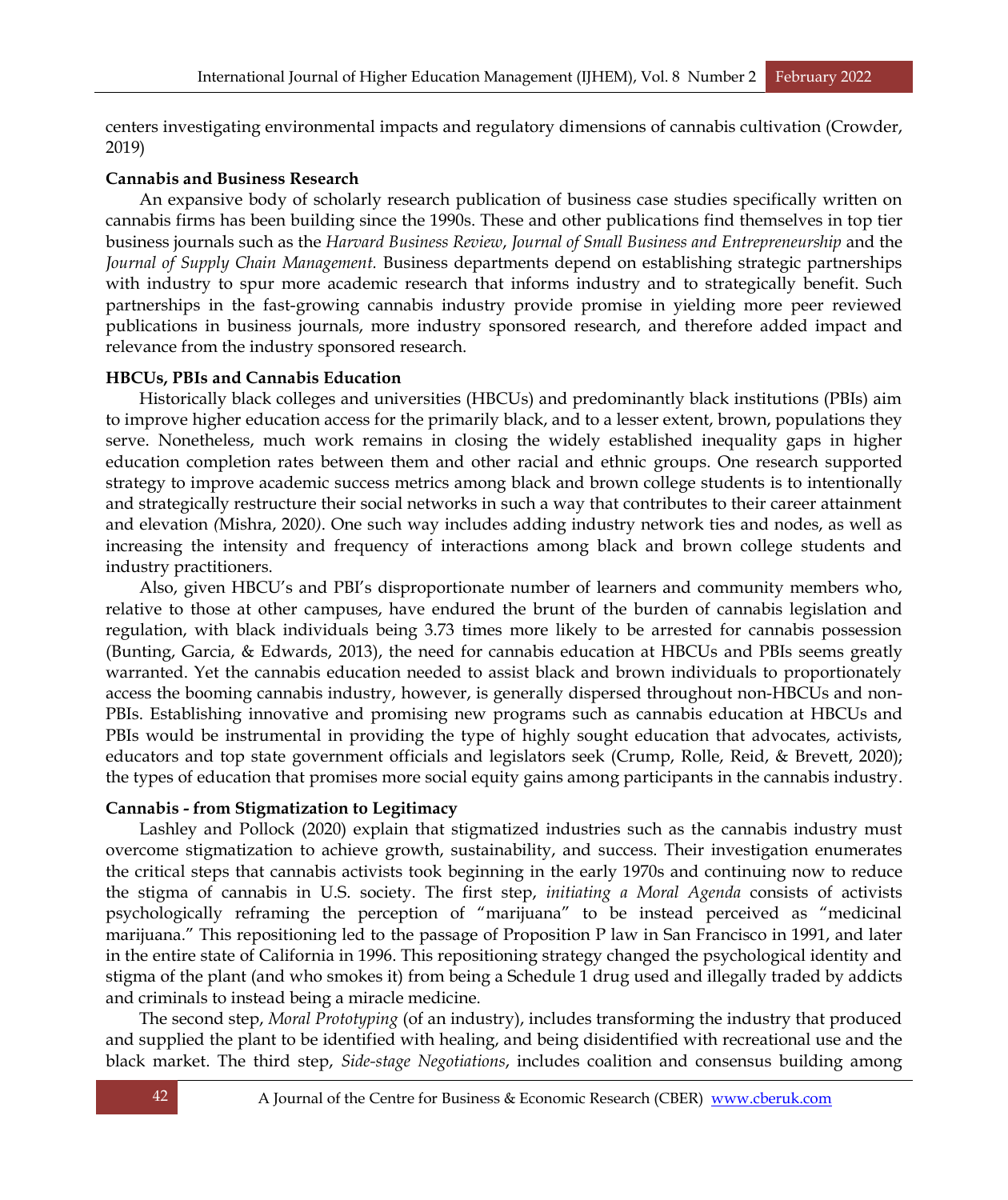legalization activists, lobbyists, legislatures, and competitors who differ on how best to implement legalization among cannabis use. The fourth and final step, *Morality Infusion*, consists of cannabis industry firms actively seeking to disseminate squeaky-clean business and product images that are beyond reproach and executed by good people who uphold the best interest of the users and communities they served. This step also includes cannabis firms winning acceptance of their legitimacy to trade associations, lobbyists, legislatures, voters, state and federal government, the media, and the general public.

Black (2020) similarly argues that higher education change agents wishing to introduce cannabis, a controversial topic, on a campus could take the following four steps in order to meet the needs of the cannabis industry: (1) perceive, embrace, and promote the cannabis industry as a professional industry; (2) consult and collaborate with, and be directed, by industry experts in creating academic courses and programs; (3) create courses or programs that remain nimble to the rapidly changing needs of the cannabis industry; and (4) design courses or programs that hold the essence of love and passion for the cannabis plant. Academic program development typically is arduous, requires the support of many stakeholders, and is often political. Thus, the success of innovative new programs is in large part anchored in the approach taken by program champions.

### **Methodology**

The research methodology used in this study includes a comprehensive review of the literature on the evolving cannabis industry and its transformation in the academy. The literature review cited in the introduction and supporting sections of the paper discuss relevant factors of cannabis including its history and impact on society.

The target population of the study includes the academic community of Medgar Evers College, specifically, faculty, administrators, and students. While the specific target population is Medgar Evers College, we posit that the study and its finding hold interests and possible replications for other PBIs and HBCUs.

The focus of the research is a demonstration case study of the introduction of academic credit-bearing curriculum through courses and experiential learning. Several courses are presented including an in-field internship. The study includes prototyping and promoting the cannabis industry as a professional industry; negotiating and collaborating with internal and external constituents; creating a multidimensional stakeholder's task force; surveying student interest in the proposed curriculum; and sourcing curriculum development.

The study also includes a discussion on sourcing funding to execute the proposed curriculum; preparing curriculum for approval through the governance process; and submission of curriculum for university approval. The study additionally includes a discussion and explanation of the bottom-up grassroots approach of defining a need and leveraging resources to develop an academic solution to a new and growing industry.

#### **Introducing Cannabis Education at** MEC

The purpose of this section of the paper is to inform academicians of a journey that is unfolding at an urban public college in Brooklyn, New York City, in the United States, and to outline the steps that have been taken and show how those steps relate to Black (2020) and Lashley and Pollock's (2020) recommendations. The paper documents the strategy and steps that a small group of faculty, alumni and students at the college took and continues to take as of the Spring of 2021 to include cannabis studies and programs to primarily the black and brown people the campus serves. At the time of completing this paper, the efforts were beginning to gain promising traction, despite being more than a two-year journey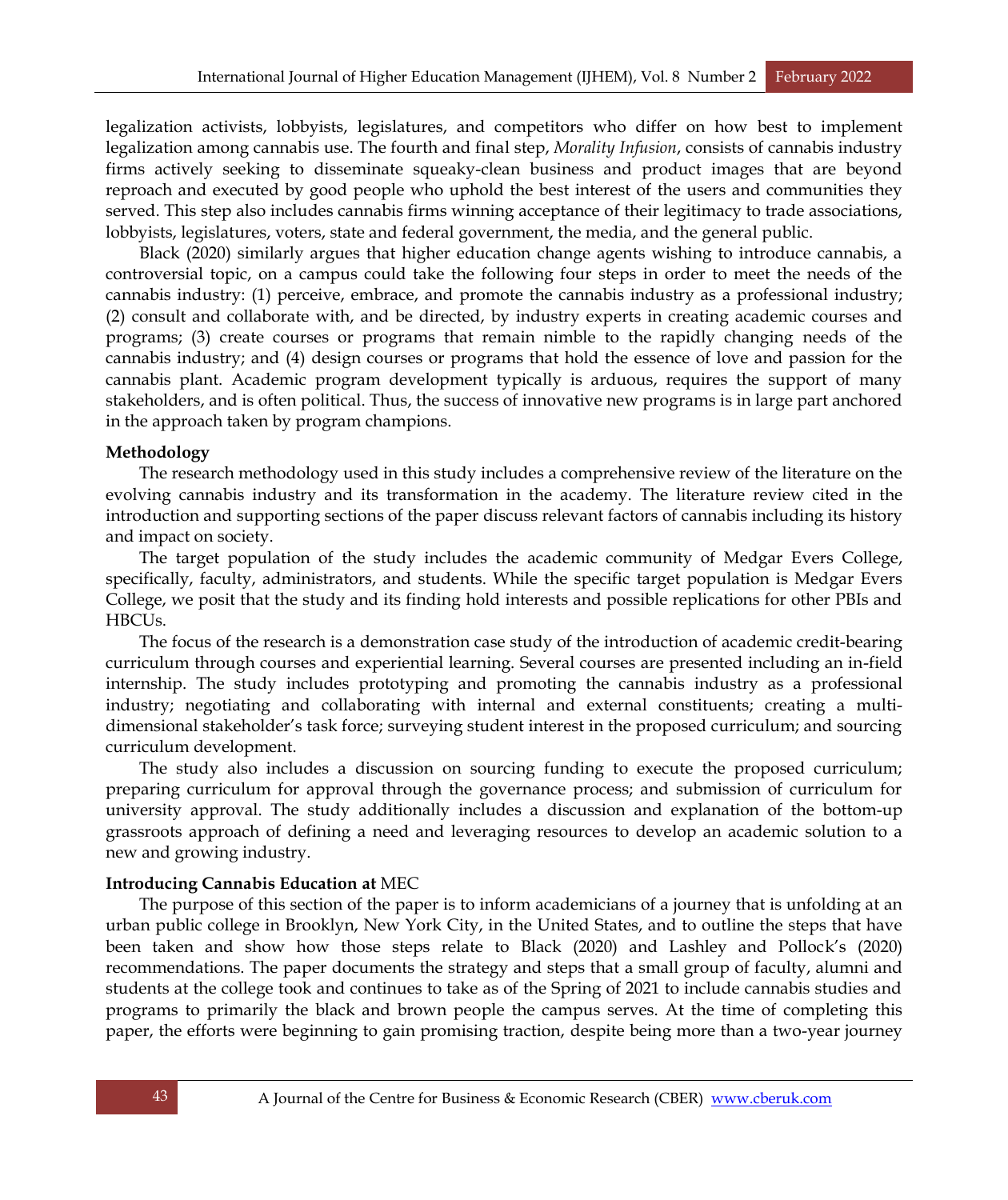of ups and downs. The effort began with the cries of students and recent alums who demanded that the institution act in response to knowledge that the students and alumni quite saliently possessed.

New York State passed a bill on March 30, 2021, legalizing cannabis for recreational use. Passage of that bill legalized cannabis for both medicinal and recreational use. Yet, such responsive regulation is hampered by the fact that cannabis education remains widely unavailable in the state, and even more scarcely so among PBIs in New York City. There are no HBCUs in the state of New York. This lack of access to cannabis education contributes to the exclusion of many students who wish to enter the legal cannabis industry in any number of the numerous cannabis industry subsectors laid out earlier. The education void also excludes small and large cannabis businesses from hiring skilled workers from diverse communities who possess the specialized skills training required, and right types of social network access, to enter to and excel in the unfolding cannabis industry. Together, these deficiencies contribute to a widening of the existing rift between job seekers and employers; a rift born out of a lack of cultural competence (Bobwitch et al., 2019).

Medgar Evers College's approach to addressing this problem is to develop rift elimination programs, to improve workforce development, entrepreneurial acumen, and bridges to financial resources for minorities to participate in the growing legal cannabis industry. This approach provides promise through implementing a major step toward closing the economic justice gaps that would otherwise prevail for many more generations. Absent this approach, black community members seem headed to business as usual where their primary role in the impending cannabis industry is that of low level "factory" workers and purchasers of the products produced by existing and new entrant firms that are favorably positioned in this booming industry in part birthed by the disparaging policies borne by black and brown populations.

This story is one that is all too familiar: An industry created on the backs of the very people it has long systematically exploited, punished, and marginalized. The economic result largely described as a machine that ensures rapidly sustained wealth transference as one community is left with limited options and therefore sells its labor to build the products, earns fewer wages, purchases the products often through interest and penalty-bearing credit instruments, and is caught in a vicious cycle that perpetuates continued poverty and all its woes and perils entailed. In response, the following strategies and steps were employed towards introducing a cannabis education program at MEC:

#### **Step 1. Initiating a Moral agenda MEC Action 1: A Movement is Born**

Throughout the Fall of 2018, students and alumni at Medgar Evers College began asking some professors on campus what plans were in place to offer education and assistance to capitalize on cannabis industry opportunities. By Spring of 2019 the questions evolved into assertive statements that the campus should urgently and seriously examine such prospects. A small group of students, alums and faculty began periodically setting up a table in the highest foot traffic location on the campus and in its administration building. The purpose was to ask students, administrators, staff, faculty, community members, and other campus visitors their thoughts and insights on cannabis. The question was: "*What's up with Cannabis?"* Many people from all the stakeholder categories above visited the tables and shared many insights on urging the campus to (1) actively pursue watchdog strategies; (2) offer transition assistance from legacy economy (formerly referred to as "*illicit*") participation to legal economy participation; and (3) offer cannabis career and entrepreneurial training.

By early Spring, the informal inquiry evolved into a budding grassroots movement for cannabis education on campus. The team sent out a campus email call to many stakeholders asking those interested in getting involved to meet in a conference room on the second floor of the administration building. The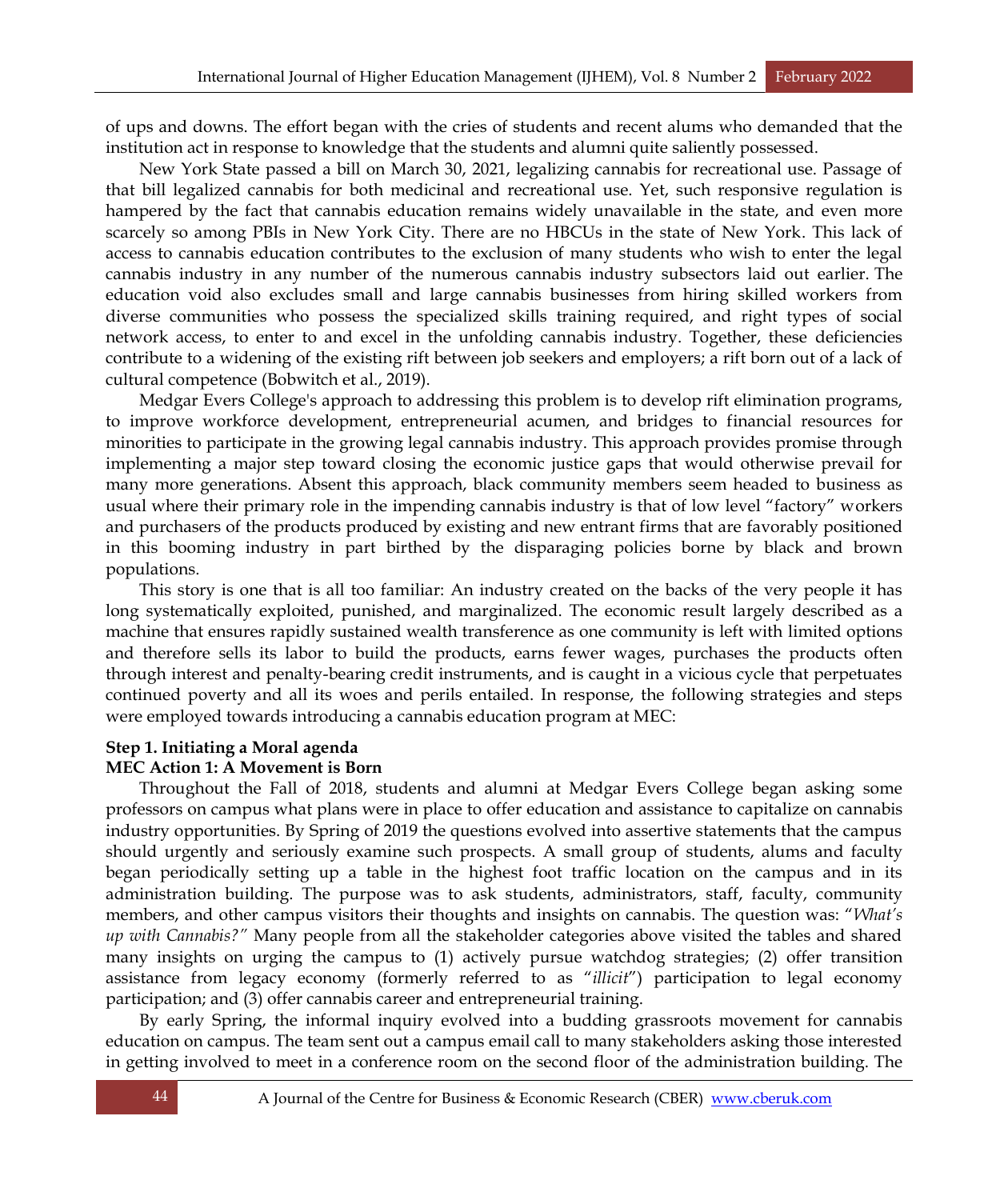event was announced three weeks in advance. Nearly thirty grassroots organizers met in that room consisting of two faculty members, about a dozen alumni, about a dozen students, and a handful of staff. The group met and grew weekly until a change in venue mandated meeting in a larger library conference room. Two alumni leaders emerged along with the original two faculty members who showed up.

Throughout the interactions that continued over the next few months among campus stakeholders, a common theme emerged. A sizable portion of students, faculty and staff strongly asserted their view that anything to do with cannabis was negative and has no rightful place on a college campus. Some went so far as to chastise even the mention of cannabis education arguing that such activities amount to teaching students to walk the halls smoking blunts and smelling like weed. Others argued that the campus should refrain from inviting a negative stigma of cannabis to be attached to the college. Other myths strongly pushed were that cannabis is a gateway drug, the college would lose state funding if cannabis education was offered, and that cannabis education on campus would give students a pass to have and smoke cannabis on campus.

It quickly became evident that a drastic change in people's attitude toward cannabis was needed before cannabis would be welcomed on MEC's campus. The task force understood it needed to recraft the messaging of cannabis espoused by many campus constituents and gatekeepers. It had to help move the perception of cannabis from a negative stigma of misuse and abuse to a positive light as an education program necessitated as a moral responsibility of the college. It also had to convince people of the value of an academic pursuit of cannabis for workforce development, opportunities for funding research and student support, and opportunities for filling science and medicine knowledge gaps.

The group of grassroots organizers crafted a campus messaging draft for constituents and argued that MEC is best positioned among other societal institutions to help improve the dismal workforce readiness and new business creation metrics of its stakeholders as they relate to the rapidly growing cannabis industry. The messaging also argued the campus role of providing trusted information on the transformation of anything in society, including cannabis, that impacts business, social, health, science, economic, and justice impacts on the people the campus serves. The messaging argued that students and community members should not be forced to seek elsewhere for critical knowledge in this area. These actions constituted Lashley and Pollock's (2020) *initiating a moral agenda*.

# **Add in Step 2. Prototyping and promoting the cannabis industry as a professional industry Add in Step 3. Side-stage negotiations and collaborations with internal and external constituents MEC Action 2: Reframing "cannabis" as an emerging industry for workforce development and medical promise**

Students were extremely passionate in their desire for a cannabis town hall to be organized. Thus, in 2019 *#LetsTalkCannabis* - a cannabis town hall held in the Spring semester of 2019 was planned and executed by the group on an evening in March 2019. Local and national cannabis experts came and provided an insightful conversation. Students and alumni enjoyed dinner with the panelists leading up to the event and on the evening of the event. Subsequent conversations continued with the cannabis experts and the informal cannabis education information inquiry group throughout the following months. Those conversations soon evolved into plans to provide a cannabis education, workforce development, and business training program for the people served by Medgar Evers College.

Insights gained through the town hall led the grassroots organization to converge their actions into a honed positioning strategy. The well-defined strategy was prototyped to accurately convey cannabis as a professional industry rife for workforce development and new business creation opportunities. This prototyped strategy emphasized how these new career and entrepreneurial opportunities could be likely forfeited if campus stakeholders did not quickly ban together to advocate on behalf of students and other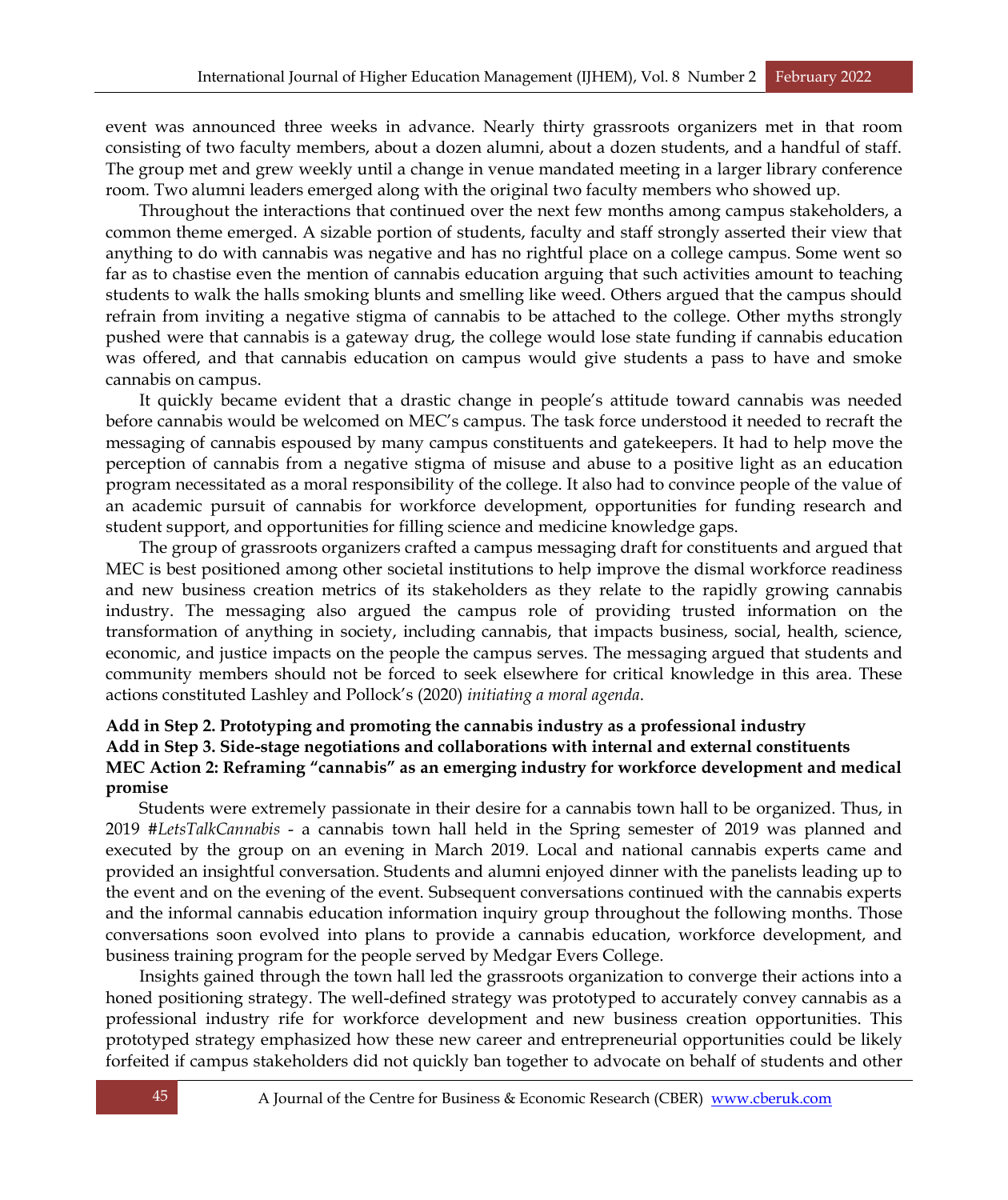community members the campus is entrusted to serve. Thus, this action constituted Lashley and Pollock's (2020) *prototyping of a messaging strategy*.

# **MEC Action 3: A Task Force is Created**

It quickly became apparent that a more in-depth collaboration was needed to create a program that would deliver real and instrumental outcome value to program participants. The informal group identified a need for a cannabis curriculum that was co-written by faculty and a cadre of top executives who were leaders in the cannabis industry. A centrally focused goal emerged as ensuring that the newly created campus curriculum and program would instrumentally pipeline participating students to receive attractive job offers by the firms led by those top executives.

But to engage in the type of dialogue and collaboration required some funding beyond the bootstrap funding used up until this point. The group formally organized in December of 2019 as the MEC Cannabis Education Task Force and won a competitive campus grant of \$10K based on the group's promise to formally deliver such a new curriculum and program. Now funded and sanctioned by the Office of the President and the Office of the Provost and Academic Affairs, the group established its leadership structure of an executive director, deputy director, a faculty lead, and a faculty co-lead. The students and other alumni remained active participants in planning and execution.

A second town hall was scheduled for March 2020. A three-day syllabus-writing and planning conference was also scheduled leading up to the March 2020, *#LetsTalkCannabis* town hall. A few days prior to the conference, the infamous COVID-19 pandemic forced the campus to close for safety purposes. Soon after, the important work of the movement continued by shifting to an online setting. Over the next year, nearly 10,000 volunteer hours of collaboration with key *industry*, *academic*, and *investor* cannabis experts were informally spent to build out a comprehensive cannabis education and research program. Additionally, letters of support, for the cannabis education program, from legislators, activists and cannabis operators were secured. The collaboration that occurred among very diverse groups during this step constituted Lashley and Pollock's (2020) *side-stage negotiations with internal and external constituents*.

# **Add in Step 4. Creating flexible courses and programs for rapidly changing needs of the cannabis industry**

# **Add in Step 5. Building passion into new courses and programs**

# **MEC Action 4: Gauged Interest in Cannabis Education**

To formally gauge interest in cannabis education, a survey was administered in the Spring 2021. 122 people in the MEC campus community weighed in on their desire to enroll in cannabis education courses on MEC's campus. 98 percent of respondents indicated a definite or possible interest in taking cannabis courses on campus. 93.2 percent indicated an interest in enrolling in a cannabis minor on campus. 77.7 percent of respondents indicated an interest in enrolling in a cannabis major on campus. Interestingly, a large portion of respondents who were either no longer or not currently enrolled at MEC indicated that they would enroll or reenroll there if the campus offered cannabis education courses. The campus also continued to present virtual cannabis town hall conversations including, *#LetsTalkCannabis - Mentor Monday, March 1, 2021,* as well as communicating with other similar campuses who requested help in planning their budding campus cannabis programs.

# **MEC Action 5: Curricular and Program Development**

The MEC Cannabis Education Task Force in concert with more than 50 industry, academic, investor and advocacy experts created a comprehensive planned cannabis education and broader support program comprised of four pillars: (1) education and workforce development, including thirteen new cannabis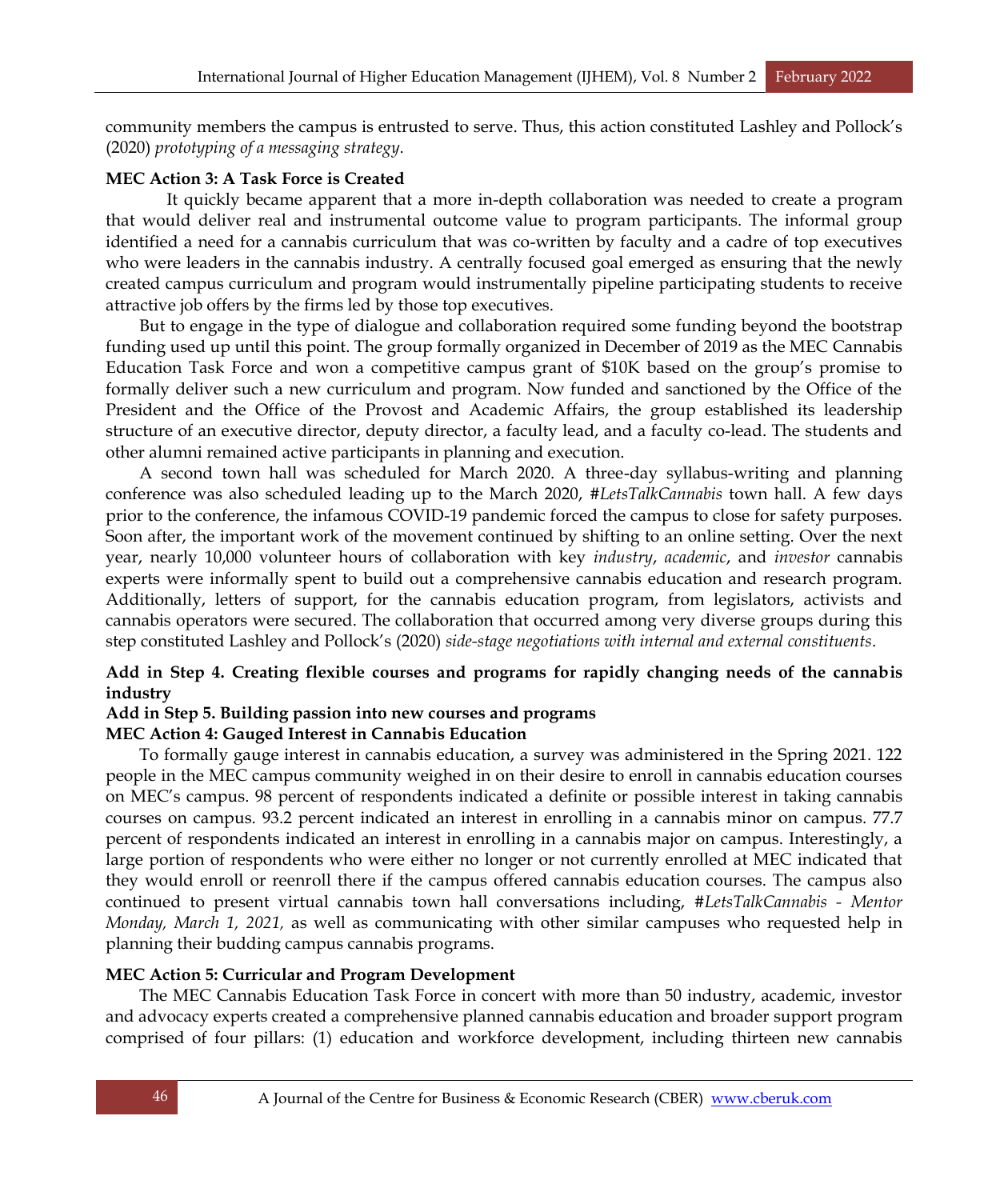courses that received campus-wide curriculum approval; (2) scholarship; (3) entrepreneurship; and (4) various types of advocacies.

Academic rigor remained a key component in creating the proposed new cannabis curriculum. Great care was taken to develop an academically rigorous curriculum fully grounded in science and business principles and therefore above reproach. This step was necessary for establishing academic legitimacy to secure additional buy-in from faculty and administration. This step addresses Lashley and Pollock's (2020) Morality *Infusion.* All cannabis courses in health and science tracks comprising a minor are anchored in basic science and require science general chemistry, organic chemistry, general biology, and anatomy and physiology as prerequisites. Cannabis commercialization courses are also grounded in business and entrepreneurship principles that apply to cannabis as well as other industries. Each of the newly developed courses were developed to ensure that students gained knowledge and skill sets needed by cannabis employers. Pipelines for industry internships and experiential learning opportunities were likewise built into the curriculum. These actions align with Black's 2020 step of *consult and collaborate with, and be directed, by industry experts in creating academic courses and programs*.

Employing a multi-disciplinary approach, the following outcome areas are targeted in the execution of proposed cannabis education programs at MEC:

*Improving MEC's decreased enrollment and retention*: As a timely, relevant, and market-driven program of study with direct pipelines to employment, this program is expected to increase enrollment and retention.

*Education*: Thirteen new cannabis courses were developed that will constitute a minor degree program. This minor degree program comprises four concentration areas: science 1(formulation/testing); science 2 (cultivation); health and commerce. The courses unanimously passed campus-wide curriculum approval at Medgar Evers College and have now been submitted to City University of New York (CUNY) and awaiting university approval. Flexibility to meet rapidly changing industry demands is built into each of the 13 new cannabis courses. Even during the two-year period of creating this program, as well as the during campus curriculum approval process, adult-use cannabis became legalized in the state of New York. The flexibility already built into the course made for seamless pivots and iterations in some of the courses that had already been submitted for campus approval consideration. This step constituted Black's (2020) *creating flexibility in courses and programs to respond rapidly to changing needs of the cannabis industry*.

*Workforce development:* According to Leafly's 2021 job report: "While cannabis continues its run as America's fastest-growing industry, troubling racial and gender disparities remain. Black Americans represent 13% of the national population, but they represent only 1.2% to 1.7% of all cannabis company owners—a gap that is far too wide." The proposed MEC cannabis education program will address this gap through built in pipelines to mentorships, scholarships, internships, experiential learning opportunities and job placement for students in collaboration with industry collaborators. An extensive network of cannabis industry leaders, influencers and employers have already been cemented to support these workforce development pipelines.

*Scholarship*: This program will facilitate interdisciplinary funded faculty, student research and industry collaborative research projects and publications. The program will also include science labs and innovation labs enhancements that facilitate faculty-based consultation services to industry.

*Entrepreneurship*: This program will facilitate the development of innovation projects aimed at addressing problems, needs and deficits in the cannabis industry. A makerspace will be outfitted for exploratory research and prototyping endeavors. Students trained in this program will be guided to start and run their own cannabis-related businesses, and to provide intrapreneurial innovations to hiring firms as employees and managers.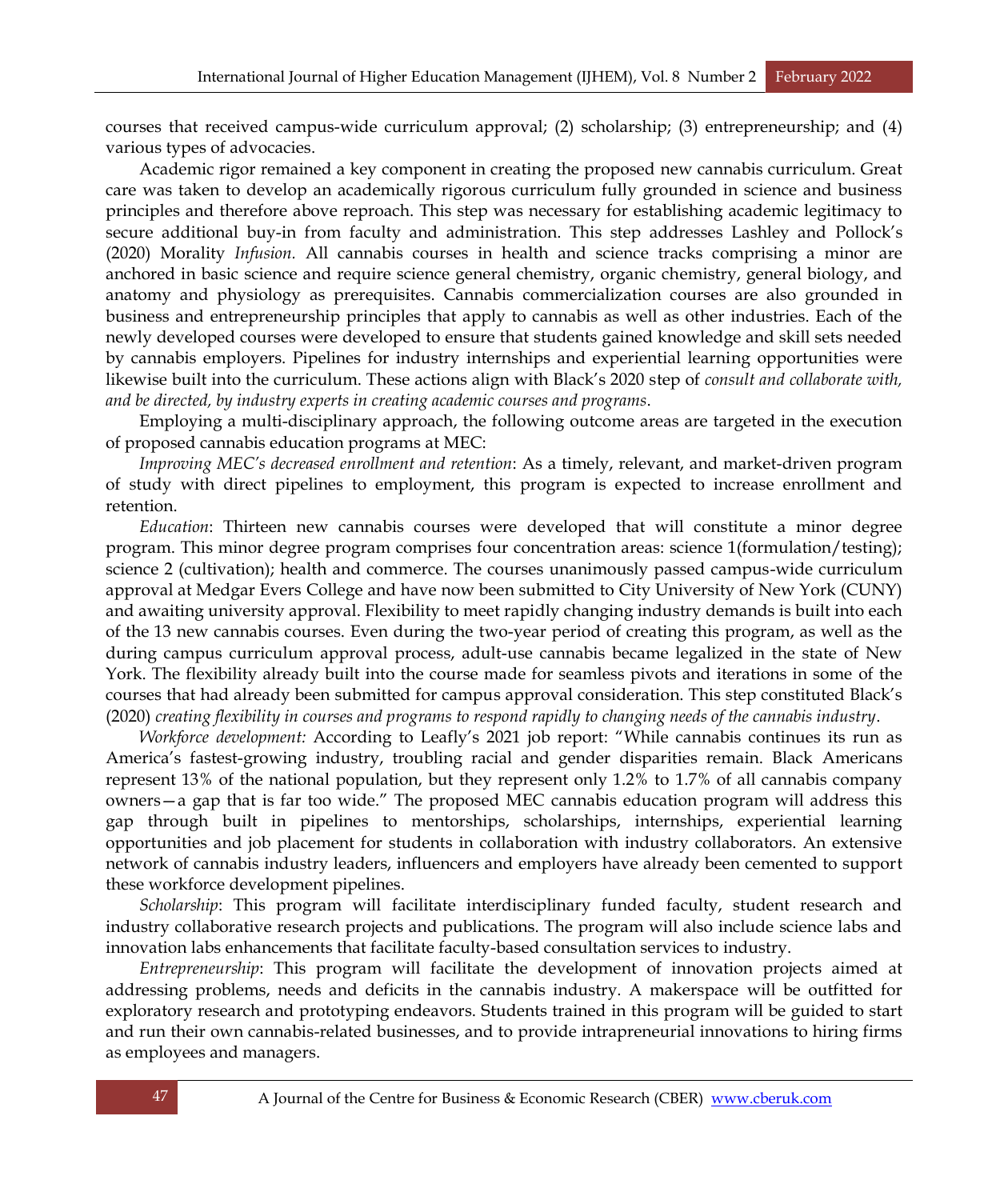*Advocacy:* In collaboration with cannabis industry, activists, and other leaders, this program will prepare, and advocate for, students and community members as future workers and cannabis-related business owners. This program also aims to provide guidance to people wishing to transition from the legacy cannabis market to the legal cannabis market while also advocating on behalf of formerly and currently incarcerated cannabis offenders.

*Economic impact:* There is a justified fear that MEC and the community it serves could lose out on its rightful share of funding, access to, and participation in the legal cannabis marketplace. MEC has a competitive advantage to access both state and corporate funding opportunities set aside to address cannabis education, social equity, reinvestment, and access for communities of color who have been disproportionately affected by the U.S. historical cannabis policies and war on drugs. Acquired funding will be used for addressing campus deficits, resources for scholarly research, infrastructure support, curriculum development, and community outreach efforts, programs, and support. The expectation is that these funded activities will help to reverse many of the looming economic metrics that pervasively plague the campus students and community.

*Community impact*: MEC has a sustainable comparative advantage in that it has access to, and trust from, the Brooklyn communities most adversely impacted by the U.S. historical cannabis policies and war on drugs. Research most strongly confirms that black and brown populations have extremely heightened levels of distrust for others (Crump, Hills, & Hardin, 2018; Crump, 2013). Thus, these population members avoid engaging institutions and agents they perceive as outsiders, and they avoid being captured as research subjects. As emerging scientific information continues to compete against sensationalized and advertisement-based information, this program offers students, staff, and the surrounding community a trusted hub for education, training, and advisory services. Arising from the campuses annual Environmental Conference in 2019, it's cannabis town hall and other interactive forums, black and brown Brooklyn stakeholders and community members are asking MEC for:

assistance in terms of identification of entrepreneurial opportunities in the legal cannabis market

- assistance in creating their own cannabis businesses
- education on the safety of newly legalized commercial products
- access to scarce and much needed lab facilities for cannabis product testing
- assistance with product formulation and development
- advice on how to transition from legacy (illicit) to the legal market
- understanding cannabis-related record expungement processes and implications
- a fact-based, data-driven resource for differentiating between cannabis fact and fiction.

Each of the curricular and program development actions above were predicated on the belief that doing so would serve the best interest of students, alumni and other campus stakeholders and community members. The combination of (1) campus talks informally and organically transpiring at tablings on campus; (2) formal talks that occurred during in-person and virtual town halls; (3) interactions that occurred over dinners in local Brooklyn restaurants between cannabis experts and students; (4) informal talks among students, alumni, staff, faculty and campus visitors from the community; and, (5) the survey administered to gauge interest in cannabis education on campus, all brought to light profoundly deep and heartfelt concerns among particularly students, alumni and community members. The intensity embodied in the expressions of concerns were heard by campus faculty, staff, and administrators. Their voices won over even the previous skeptics as well as former naysayers. Now a vocal majority, the campus voices were passionately united to act swiftly and seize the moment on behalf of those people who MEC is proud to serve. The campus voices united to build in passion into any new courses and programs that would be advanced. Thus, this step constituted Black's (2020) *building passion into new courses and programs*.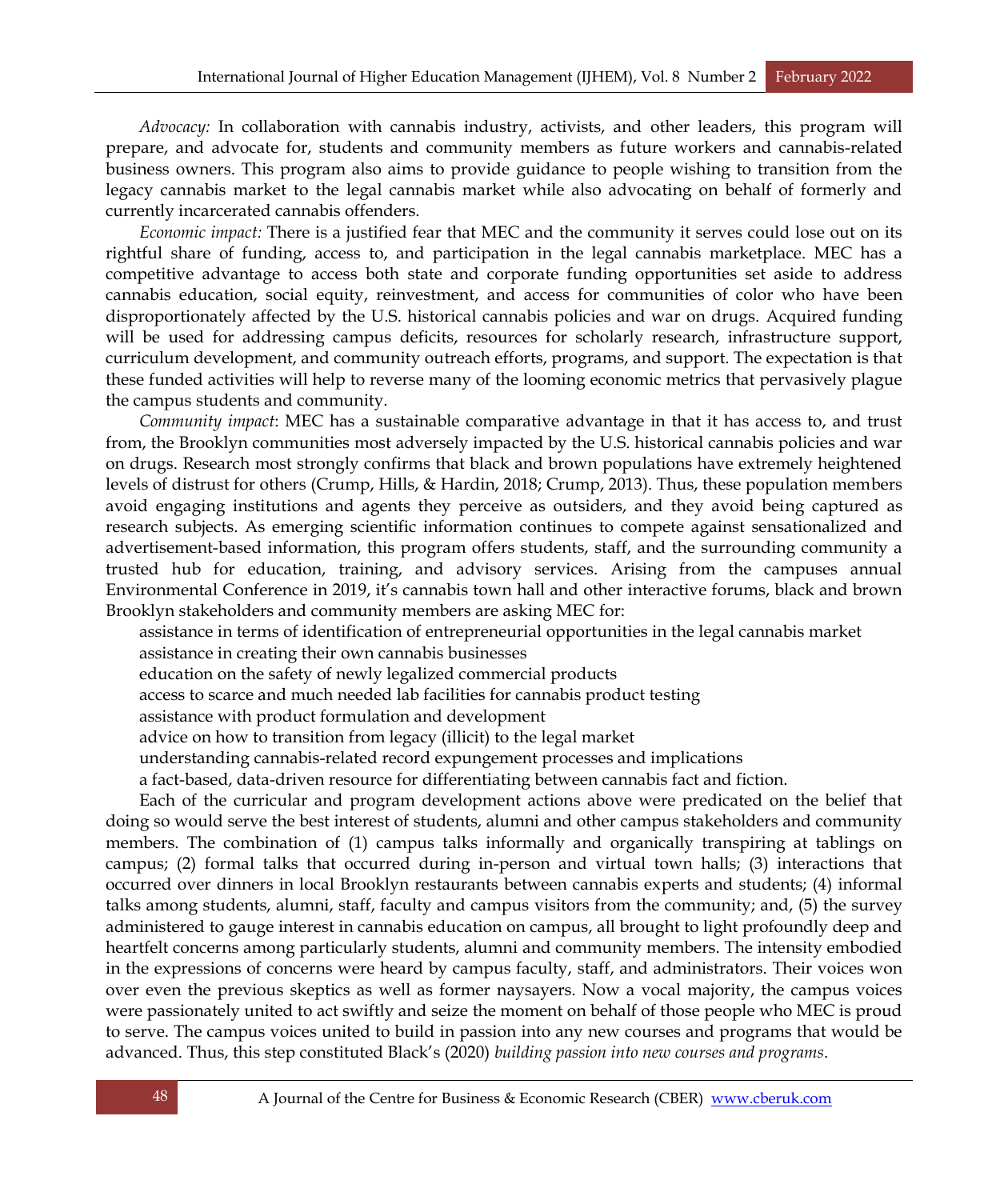### **MEC Action 6: Funding Talks Initiated**

While cannabis is legal in many US states, the federal illegalization status of the plant cuts off many avenues of cannabis research. Hence funding opportunities outside of the usual state and federal mechanisms must be sought. IVY league institutions typically fare better at securing private funding. For example, in 2019, a donor gave \$9 million to Harvard and MIT researchers to explore the science of cannabinoids (HMS Communications, 2019). The MEC Cannabis Education Task Force is trying to secure both state funding and cannabis industry funding.

The New York State governor's office announced as part of its 2021 bill legalizing marijuana for recreational use, a \$100 million cannabis social equity fund. This fund should provide funding for social and economic empowerment programs to support job skills and placement services, adult education, and mental health and substance abuse treatment. The MEC Cannabis Education taskforce has also been in numerous talks with cannabis MSOs, investors, and other cannabis entities to secure funding for its educational initiative. Letters of support were received by the campus from numerous collaborating partner institutions. However, in the Spring of 2021 semester alone, three key leadership changes occurred. The previous campus president who had served since 2013 resigned, an interim president was instated, and a permanent president was hired and took position on May 1, 2021. Thus, securing signed memorandum of understandings (MOUs) was faced with some delay. In the interim, however, steps were taken to round out the task force team in such a way that could ensure long-term success and sustainability for the campus.

### **MEC Action 7: Curriculum Submission for Approval**

In the spring of 2021, at the time of writing this paper, the curriculum was approved at the campus level. The curriculum was then presented to CUNY for approval. CUNY university approval if granted during the summer months of 2021 would facilitate courses being offered beginning in the Fall of 2021. Thus, MEC's actions number six and seven above, in addition to all the other campus actions, constitute the summation of Black's (2020) and Lashley and Pollock's (2020) steps and recommendations when applied to introducing cannabis on a college campus.

#### **What's Next?**

Four major steps await the cannabis education task force. First, the task force must obtain approval from the City of New York (CUNY), its central university. Thus, the task force must be prepared to present and defend its proposed programs inclusion if called to do so. Critical voices may or may not be open to such inclusion. Yet such support is necessary if the program is to be both effective and sustainable over the long-term. Second, if CUNY support is provided, the task force must round out the team with key representation from its university. Such representation is needed to shape the formal and written agreements with external partnering institutions. The third step consists of securing the necessary funding needed for the program to work. The fourth step includes marketing to obtain critical masses within each of the essential stakeholder groups. The fifth and final step includes executing the program.

#### **Summary**

This study outlined how Medgar Evers College addressed Black's (2020) and Lashley and Pollock's (2020) recommendations on introducing cannabis education on a college campus. The actions of the MEC Cannabis Education Task Force were taken in response to an urgent need to ensure that rightful opportunities are made available to primarily the disenfranchised student, alumni, and community members the campus serves. The actions also extend to non-disenfranchised community members and campus stakeholders as well. The major steps taken thus far included *initiating a moral agenda, moral prototyping*, *side-stage negotiations*, *morality infusion* (Lashley and Pollock, 2020), and (1) perceive, embrace,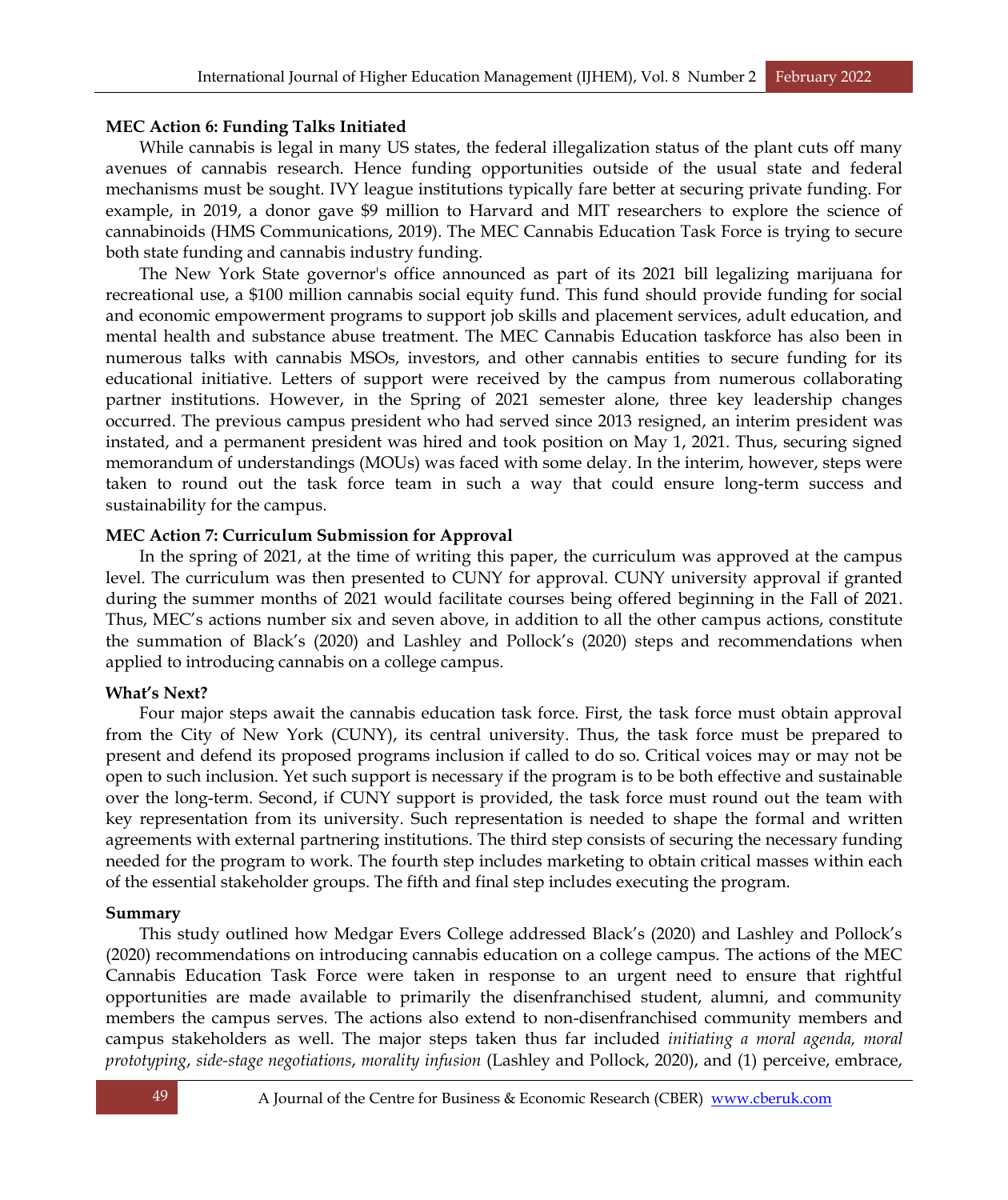and promote the cannabis industry as a professional industry; (2) consult and collaborate with, and be directed by, industry experts in creating academic courses and programs; (3) create courses or programs that remain nimble to the rapidly changing needs of the cannabis industry; and (4) design courses or programs that hold the essence of love and passion for the cannabis plant (Black, 2020).

The above steps taken offer promise in helping to reverse many of the adverse impact metrics that the campus is charged to combat. The steps are taken because of the task force members' and their many campuses partners' belief that doing so is morally right and just. The comprehensive educational, workforce, entrepreneurial, and advocacy development plans encompassing the strategy were co-created with external campus partners that serve as pipeline targets for students and community members who participate in, or complete, the training programs. The comprehensive programs are also symbiotic in that the foundation of the planning is based on industry and graduate program goals made explicit to the cannabis education task force by those institutions directly. The task force believes that in the final analysis, its co-executed programs and training will ultimately serve to mitigate and in some cases eradicate many of the perils that persist to the detriment of the black and brown communities it serves.

# **Discussion**

Given the social injustices borne by members of the disenfranchised community members served by Medgar Evers College, this program is a promising step in the right direction to right many wrongs. This approach provides promise through implementing one major step toward closing the economic justice gaps that would otherwise prevail for many more generations. Absent this approach, black community members seem headed to business as usual where their primary role in the impending cannabis industry is that of low-level factory-type workers and purchasers of the products produced by existing and new entrant cannabis firms that are favorably positioned in this booming industry in part created by the disparaging policies disproportionately administered on black populations.

This story is one that is all too familiar: An industry borne on the backs of the very people it has long systemically exploited, punished, and marginalized. The economic result largely described as a machine that ensures rapidly sustained wealth transference as one community is left with limited options and therefore sells its labor to build the products, earns fewer wages, purchases the products often through interest and penalty-bearing credit instruments, and is caught in a vicious cycle that perpetuates continued poverty and all its woes and perils entailed.

The approach adopted by Medgar Evers College to introduce cannabis education on its campus was a grassroots, bottom-up approach versus a top-down approach. Campuses adopting a top down approach where top administrators initiate the charge to introduce cannabis on their campuses, in addition to recruiting faculty and staff champion such a cannabis inclusion program, should following Schoolcraft and Sax (2016) recommendations to overcome five common barriers to the development of new academic programs: (a) expedite the process by creating a fast-track approval process; (b) lighten the load by fostering a collaborative relationship between faculty and the administrator involved with the college's finances; (c) cultivate champions by providing incentives such as stipends, professional development, travel, and research grants; (d) leverage expertise by repackaging programs to implement an interdisciplinary/multidisciplinary approach; and (e) express culture by changing the college culture from an academic mindset to an entrepreneurial mindset. As more campuses, particularly HBCUs, PBIs and other campuses that education large numbers of disenfranchised black and brown populations insert cannabis education into their curricular, academia will find itself a major force helping to enact economic and social justice and equity as they relate to cannabis and its promising and unfolding industry.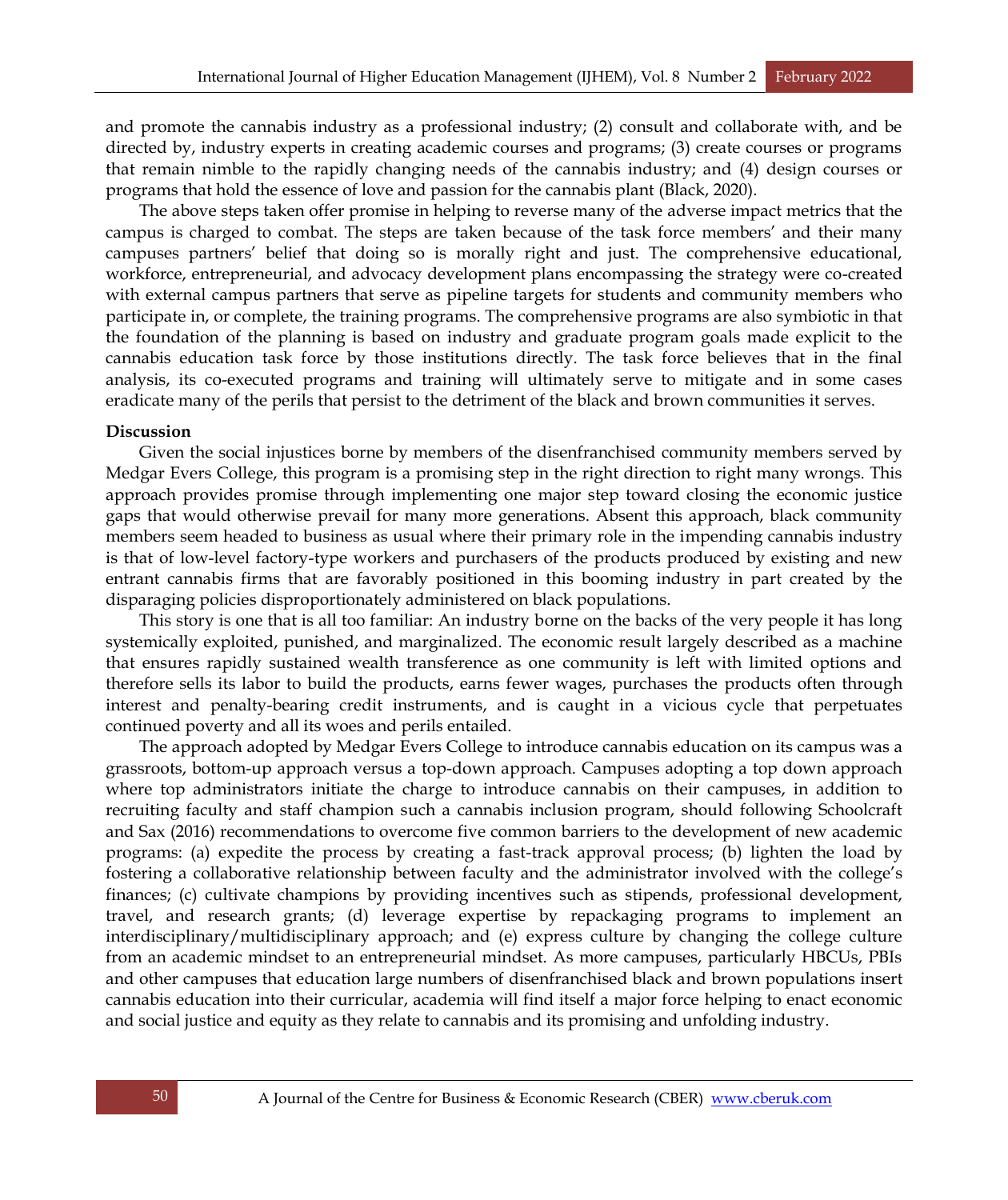# **Recommendations**

The following outline recommendations to various stakeholders from the current research. First, educational institutions should consider how implementing a cannabis education and program initiatives fit within any socioeconomic equity and justice aspects of their campus mission. Institutions with a focus on educating members of the community who were adversely impacted by historical anti-cannabis policies should adopt each of the seven steps outlined in this study. An additional recommendation to these institutions is to begin by securing the support of internal and external partners and working closely with those partners throughout the entire process that leads to curriculum passage.

# **Limitations of the Research**

Two limitations of this study's research are identified. First, the research does not capture all cannabis activities that may have occurred on the campus. Other staff and faculty may have independently engaged in events such as inviting speakers to a class session or holding meetings that were not broadly known across the campus community. Such activities are not reflected in this study and may have indirectly helped to foster some of the broad campus support that was eventually achieved. Second, in focusing primarily on the campus as a unit of analysis, this study does not fully capture the degree to which external stakeholders' influence may have contributed to garnering broad campus support for cannabis education. Many community activists, legislatures, public servants, alumni, cannabis organizations and others undoubtedly provided some impact on the evolution of internal member support for cannabis education on the campus.

# **Suggestions for future research**

Our suggestions for future research are to examine what are, if any, the specific types of constraints that exist on a specific campus that prevents cannabis education inclusion into curricular and other campus programs. We believe that such constraints originate from different philosophical, moral, cultural, and economic paradigms. Determining which types of constraints exist at a given institution should determine which type(s) of strategy proves effective in overcoming such constraints. Second, we believe research should be conducted on how best to introduce cannabis education and programs on a campus based on discipline. For example, introducing cannabis education in social science disciplines likely requires different strategic actions than what is required to introduce such strategies in hard sciences disciplines and academic departments.

Third, we recommend researchers specifically delineate both the economic and social costs and benefits of introducing cannabis education and programs into a college program in terms of budget impact, non-financial resources and effort expenditure, and campus brand. We further suggest that this research inquiry should be geographically based given that sociopolitical and sociodemographic configurations based on region may differently impact how best to proceed in introducing cannabis on a college campus. Fourth, we recommend that researchers investigate the relationship of generation influence on campus propensity to include cannabis education and programs in its curricular and activity. Our fifth and final recommendation is to investigate how effective strategic marketing approaches differ in being applied to various individual key stakeholder groups such as students, faculty, administration, industry partners, graduate programs, legislatures, parents of students, and community members.

# **Acknowledgements**

*The authors thank WomenGrow and its CEO, Gia Morón for invaluable support as the most instrumental external campus partner in helping the campus program accomplish its goals*.

# **References**

Arcview Market Report (2019). Arcview Group, Intrado GlobalNewswire.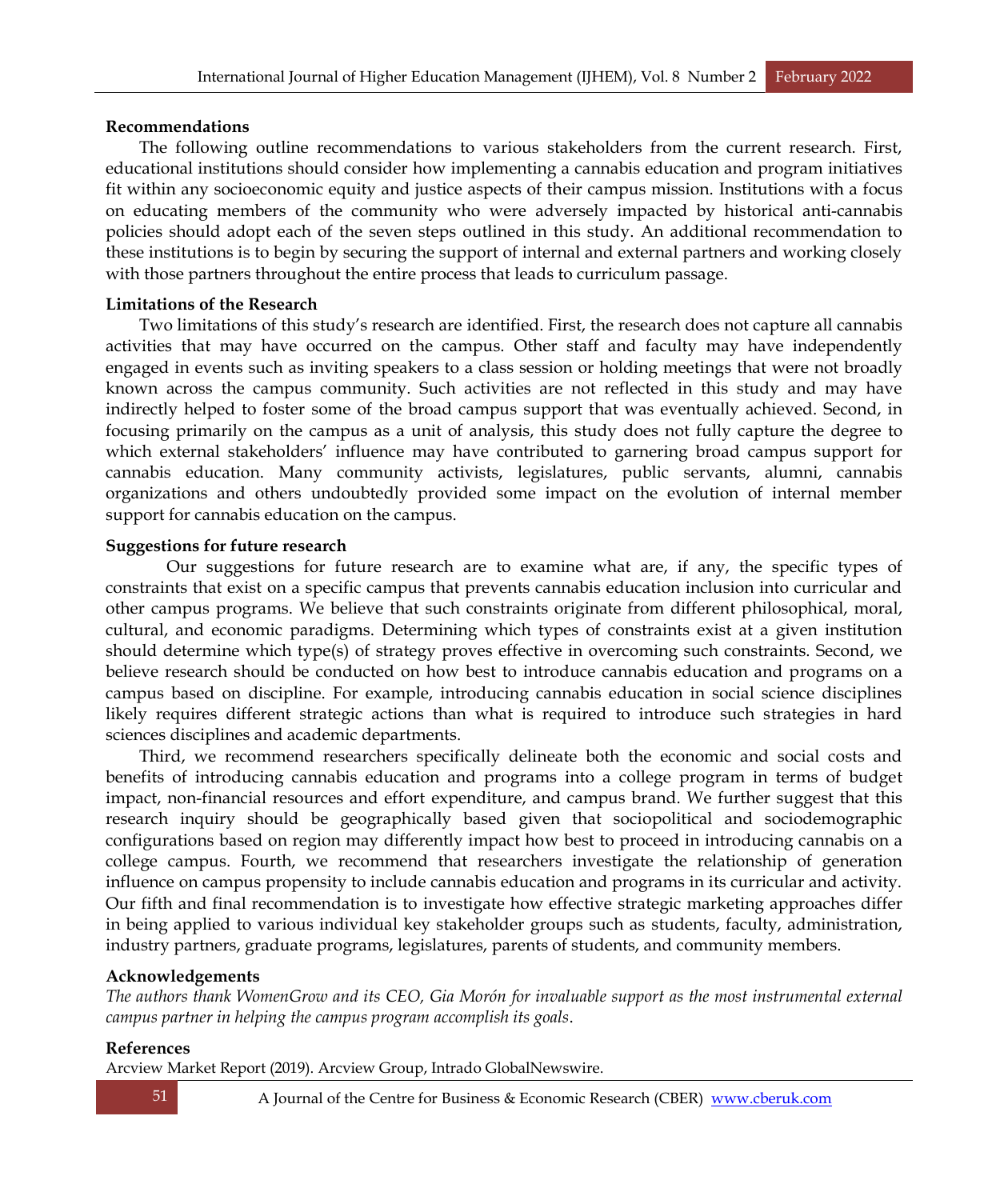Adinoff, B., & Reiman, A. (2019). Implementing social justice in the transition from illicit to legal cannabis. *The American journal of drug and alcohol abuse, 45*(6), pp. 673-688.

Ayers, J. (2019) The need for federal regulation of marijuana marketing. *JAMA. 321*(22), pp. 2163–2164.

- Barcott, B., Whitnet, B., & Bailey, J. (2021). Legal cannabis now supports 321,000 full-time American jobs. *Jobs Report 2021*. pp 1-16.
- Black, B. (2020) Creating a qualified cannabis workforce: How higher education can support cannabis career pathway. 9th International Conference on Business & Economic Development. Online. August 22, 2020.
- Bodwitch, H., Carah, J., Daane, K. M., Getz, C., Grantham, T. E., Hickey, G. M., &
- Wilson, H. (2019). Growers say cannabis legalization excludes small growers, supports illicit markets, undermines local economies. *California Agriculture, 73*(3), 177–183.
- Bunting, W.C., Garcia, L., & Edwards, E. (2013) The war on marijuana in black and white. *American Civil Liberties Union*, June, pp. 1-190.
- Caligiuri, F.J., Ulrich, E.E., & Welter, K.J. (2018). Pharmacy student knowledge, confidence and attitudes toward medical cannabis and curricular coverage. *American Journal of Pharmaceutical Education, 82*(5), pp. 424-432.
- Cheng, C., Mayer, W.J., & Mayer, Y. (2018). The effect of legalizing retail marijuana on housing values: Evidence from Colorado. *Economic Inquiry, 56*(3), pp. 1585-1601.
- Collins, J. (2020). A Brief History of Cannabis and the Drug Conventions. *AJIL Unbound, 114*, pp. 279-284.
- Coopman, S. & Coopman, T. (2020). ExperientialLearning@SocialMedia.edu: Using the tech start-up concept to train, engage, and inform students. *Ubiquitous Learning: An International Journal. 13*, pp. 1-29.
- Corso, R. (2020) Building an Innovative and Entrepreneurial Dimension in an Institution of Higher Education. *Higher Education for the Future, 7*(2), pp. 200-214
- Crowder, L. (2019). The rapid evolution of UC cannabis research. *California agriculture 73*(3-4), 106-112.R-15.
- Crump, M.E.C., Rolle, J.D., Reid, A.E., & Brevett, R. (2020). Faculty impact on campus survivability through student experience: An appeal to reengineer faculty offerings to students at at-risk colleges facing existential threat. Paper presented at the 9<sup>th</sup> International Conference on Business & Economic Development, online. August 22, 2020.
- Crump, M.E.S., Hills, N.J., & Hardin, B.W. (2018). Informal economy as a cause for understating actual rates of entrepreneurship among blacks in the U.S. and in Africa. *International Journal of Business & Economic Development, 6*(3), 15-28.
- Crump, M.E.S., Singh, R.P, Wilbon, A.D., & Gibbs, S.R. (2015). Socio-demographic differences of black versus white entrepreneurs. *Academy of Entrepreneurship Journal, 21*(1), pp. 115-129.
- Crump, M.E.S. (2013). Black entrepreneurship: Formal versus informal economy exploitation. *Washington Business Research Journal, 3*(1), pp. 85-111.
- DiDiodato, G., Hassan, S., & Cooley, K. (2021). Elicitation of stakeholder viewpoints about medical cannabis research for pain management in critically ill ventilated patients: A Q-methodology study. *PLoS ONE, 16*(3). pp. 1-11.
- Dills, A. K., Goffard, S., Miron, J., & Partin, E. (2021). The Effect of State Marijuana Legalizations: 2021 Update. *Cato Institute, Policy Analysis, 908*, pp. 1-40.
- Erickson, B (2020). Cannabis research stalled by federal inaction. US scientists face numerous barriers to studying health effects of cannabis. C&EN *98*(25), pp. 2-10.
- Ferraiolo, K. (2007) From Killer Weed to Popular Medicine: The Evolution of American Drug Control Policy, 1937– 2000. *Journal of Policy History, 19*(2), pp. 147 - 179.
- Fromhold-Eisebith, M. & Werker, C. (2013). Universities' functions in knowledge transfers: A geographical perspective. *The Annals of Regional Science, 51*, pp. 621-643.
- Ghiabi, M., Maarefvand, M., Bahari, H., & Alavi, V. (2018). Islam and cannabis: Legalisation and religious debate in Iran. *International Journal of Drug Policy, 56*, pp. 121–127.

Grech, V. (2019). Towards evidence-based medical cannabis. *Malta Medical Journal 31*(2), pp. 3-8.

Grey, S. (2016). Cannabis and spirituality. Park Street Press, Rochester, Vermot.

- Hasse, J. (2019,). U.S. Universities offering cannabis focused graduate programs and masters. Forbes, July 17.
- Harris, K., Matin, W. (2021). Persistent Inequities in Cannabis Policy. *The Judges' journal. 60*(1), pp. 9-13.

HMS Communications (2019). \$9 million donation earmarked for cannabis research. The Harvard Gazette.